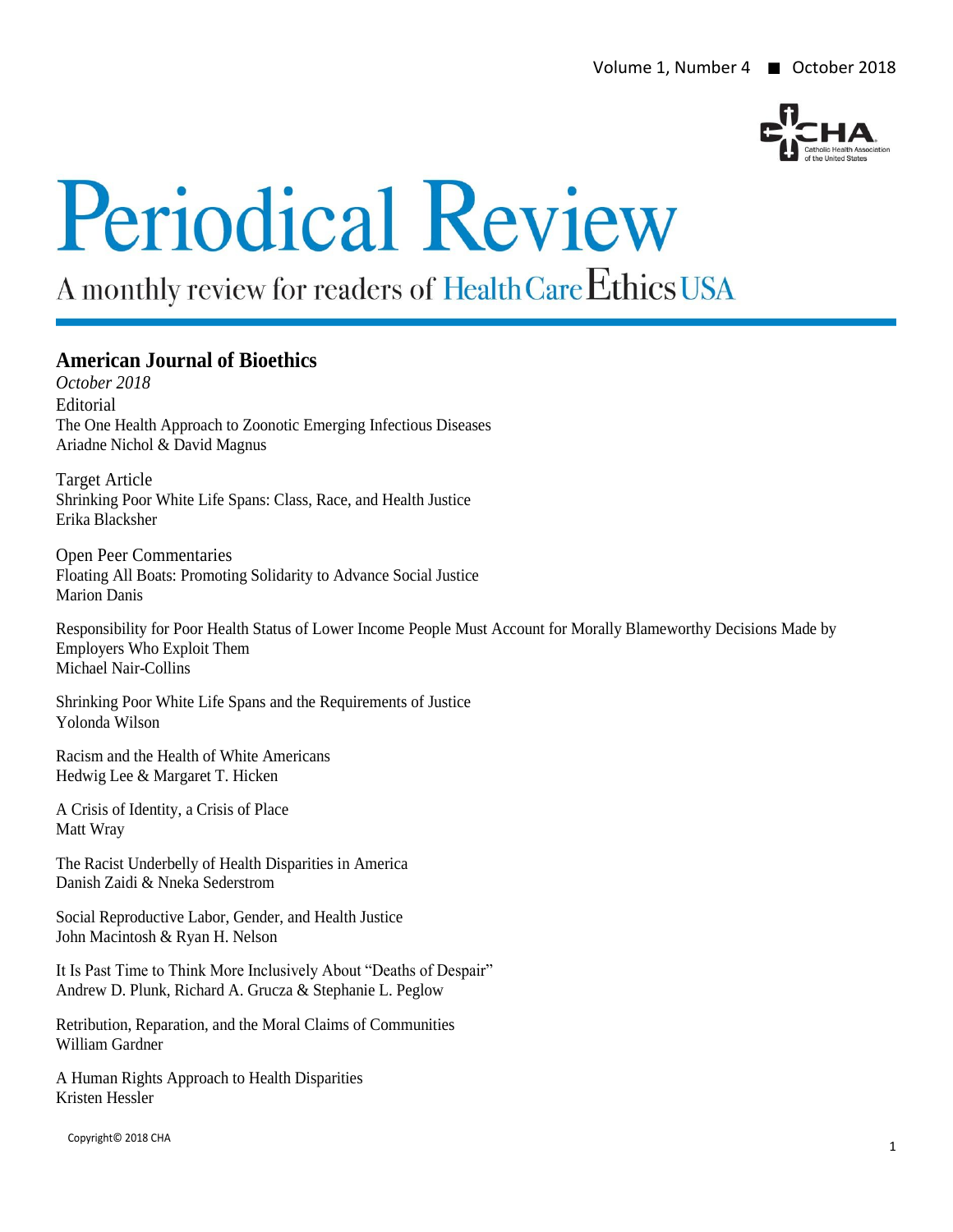Target Article A Radical Approach to Ebola: Saving Humans and Other Animals Sarah J. L. Edwards, Charles H. Norell, Phyllis Illari, Brendan Clarke & Carolyn P. Neuhaus

Open Peer Commentaries Instilling Fairness in Animal Research Bernard E. Rollin

More Risky Than Radical Lori Gruen

Expanding a Shared Benefit Approach in One Health Research Zohar Lederman & Benjamin Capps

Engaging the Uncertainties of Ebola Outbreaks: An Anthropo-Ecological Perspective Michael O. S. Afolabi & Ikeolu O. Afolabi

An Experimental Ethics, but an Ethical Experiment? Anthropological Perspectives on Using Unproven Vaccines on Endangered Primates Courtney Addison & Nicholas Malone

Vaccines, Apes, and Conspiracy Emilio Mordini

Case Report

A Randomized Trial of Rapamycin to Increase Longevity and Healthspan in Companion Animals: Navigating the Boundary Between Protections for Animal Research and Human Subjects Research Holly A. Taylor, Christian Morales, Liza-Marie Johnson & Benjamin S. Wilfond

Case Commentaries Rapamycin: Risking Harm for Canine Longevity Cheryl Abbate

Companion Animal Studies: Slipping Through a Research Oversight Gap Rebecca L. Walker & Jill A. Fisher

Research to Promote Longevity and Health Span in Companion Dogs: A Pediatric Perspective Benjamin S. Wilfond, Kathryn M. Porter, Kate E. Creevy, Matt Kaeberlein & Daniel Promislow

Case Report Ethical Considerations for Unblinding a Participant's Assignment to Interpret a Resolved Adverse Event Benjamin S. Wilfond, Christian Morales, Liza-Marie Johnson & Holly A. Taylor

Case Commentaries Considerations for Unblinding in Biopharmaceutical Industry Sponsored Trials J. Jina Shah & John Bond

Blinds and Research Risks Robert Steel & Marion Danis

The Scientific and Social Implications of Unblinding a Study Subject Lynne M. Quittell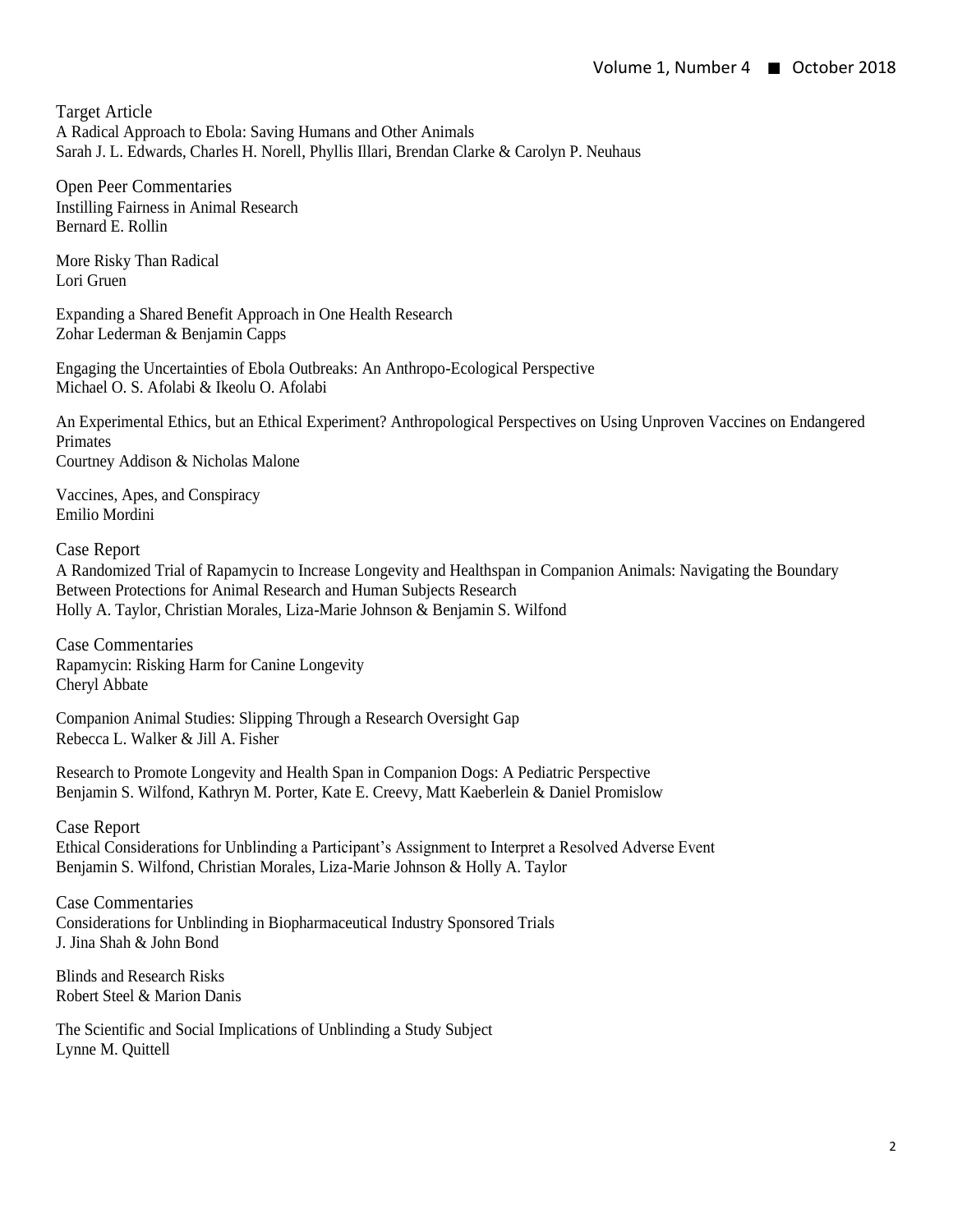Book Reviews 32 Shades of Neuroethics—A Review of the Routledge Handbook of Neuroethics, edited by L. Syd M Johnson and Karen S. Rommelfanger1 John Noel M. Viaña & Frederic Gilbert

Correspondence Response to Open Peer Commentaries on "The Ethics of Smart Pills and Self-Acting Devices: Autonomy, Truth-Telling, and Trust at the Dawn of Digital Medicine" Craig M. Klugman, Laura B. Dunn, Jack Schwartz & I. Glenn Cohen

### **Ethics and Medics**

*October 2018* Lessons Learned in Palliative Care Greg F. Burke, MD

## **Hastings Center Report**

*September-October 2018* From the Editor At the Borders of Bioethics Gregory E. Kaebnick

Articles Disentangling Conscience Protections Nadia N. Sawicki

Justifying Conscience Clauses Mark R. Wicclair

Patient‐Engaged Research: Choosing the "Right" Patients to Avoid Pitfalls Emily A. Largent Holly Fernandez Lynch Matthew S. McCoy

Whom to Engage in Patient‐Engaged Research? Reflection on Selection Stephanie R. Morain

Essays

When Societal Structural Issues Become Patient Problems: The Role of Clinical Ethics Consultation Aimee Milliken Martha Jurchak Nicholas Sadovnikoff

How Bioethics Can Shape Artificial Intelligence and Machine Learning Junaid Nabi

Perspective Amyloid in the Brain, Alzheimer's on the Mind Jason Karlawish

At Law Defining Life and Regulating Reproductive Choice Jonathan F. Will

Policy & Politics Crossing U.S. Borders While Pregnant: An Increasingly Complex Reality Amy Reed‐Sandoval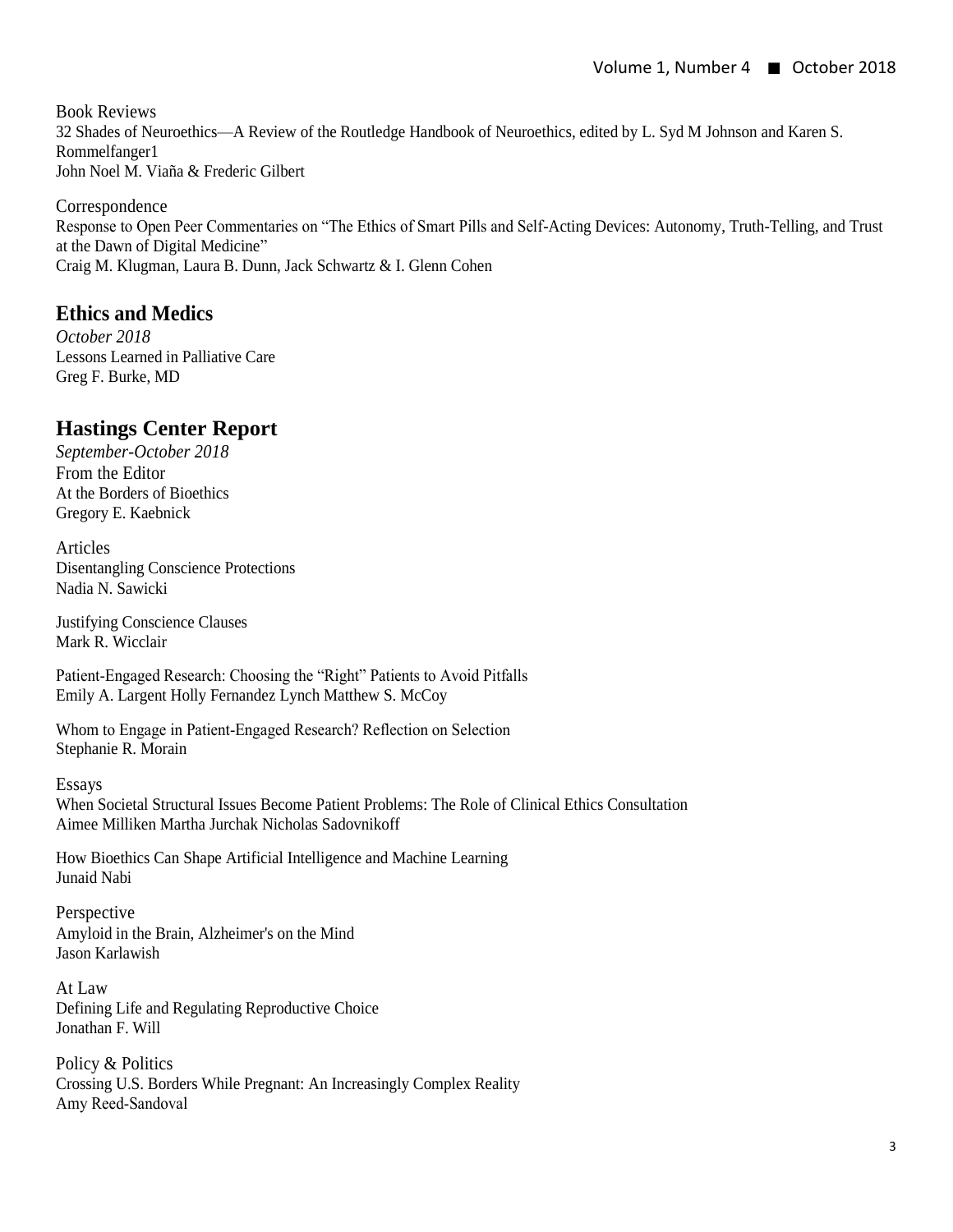Book Reviews Investing in Parenthood Jeffrey Blustein

Solidarity: Careful What We Wish For Patricia Illingworth

A Medical Pedagogy of Mutual Suffering Arthur W. Frank

Field Notes Evidence and Human Genome Editing Karen J. Maschke

What Makes a Good Life in Late Life? Citizenship and Justice in Aging Societies Becoming Good Citizens of Aging Societies Nancy Berlinger Mildred Z. Solomon

What Can Thinking Like a Gerontologist Bring to Bioethics? Kate de Medeiros

Precarious Aging: Insecurity and Risk in Late Life Amanda Grenier Christopher Phillipson

Solidarity and Care Coming of Age: New Reasons in the Politics of Social Welfare Policy Bruce Jennings

Realizing and Maintaining Capabilities: Late Life as a Social Project Michael Dunn

The Extended Body: On Aging, Disability, and Well-being Joel Michael Reynolds

Taking a Systems Approach to Chronic Illness in Old Age Tom Walker

Age‐Friendly Initiatives, Social Inequalities, and Spatial Justice Emily A. Greenfield

Co‐creating Environments: Empowering Elders and Strengthening Communities through Design Emi Kiyota

Housing, the Built Environment, and the Good Life Jennifer Molinsky Ann Forsyth

Population Aging and the Sustainability of the Welfare State Michael K. Gusmano Kieke G. H. Okma

How Do We Fund Flourishing? Maybe Not through Health Care Lauren A. Taylor

Improving Long‐Term Care by Finally Respecting Home‐Care Aides Paul Osterman

"Tho' much is taken, much abides": A Good Life within Dementia Tia Powell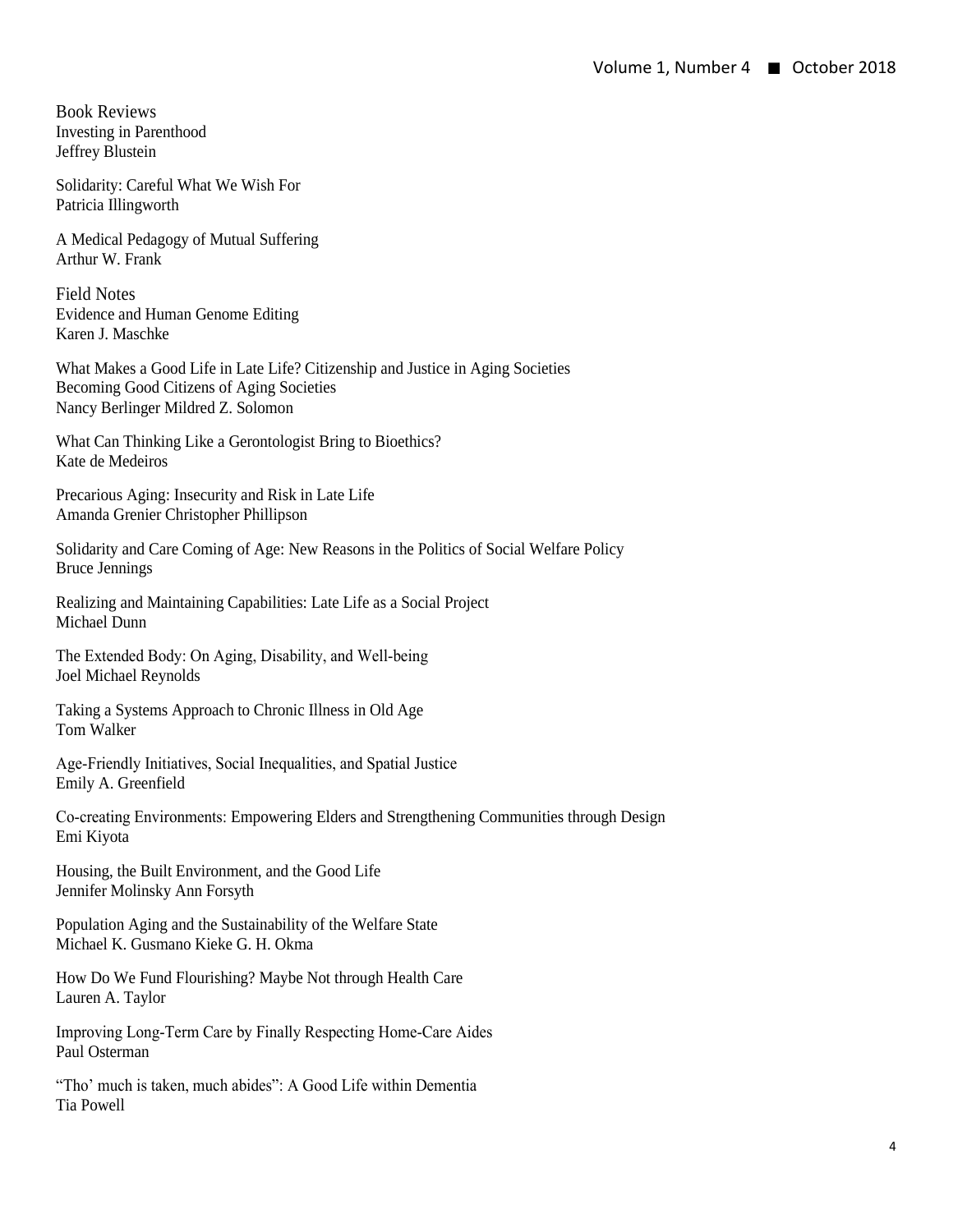Advance Directives for Refusing Life‐Sustaining Treatment in Dementia Bonnie Steinbock Paul T. Menzel

Aging: Drawing a Map for the Future Daniel Callahan

### **Health Affairs**

*October 2018* From the Editor-In-Chief Social Determinants, Drug and Device Prices, And More Alan R. Weil

Eye on Health Reform Health Reform A Hot Health Policy Summer Katie Keith

Research Article Determinants of Health The Maryland Health Enterprise Zone Initiative Reduced Hospital Cost and Utilization in Underserved Communities Darrell J. Gaskin, Roza Vazin, Rachael McCleary, and Roland J. ThorpeJr.

Indianapolis Provider's Use of Wraparound Services Associated with Reduced Hospitalizations and Emergency Department Visits Joshua R. Vest, Lisa E. Harris, Dawn P. Haut, Paul K. Halverson, and Nir Menachemi

Research Article Aging & Health Medicare Beneficiaries Living in Housing with Supportive Services Experienced Lower Hospital Use Than Others Michael K. Gusmano, Victor G. Rodwin, and Daniel Weisz

Research Article Considering Health Spending Prices for Cardiac Implant Devices May Be Up to Six Times Higher in the US Than in Some European Countries Martin Wenzl, and Elias Mossialos

Research Article Pharmaceuticals & Medical Technology Generic Drug Price Hikes and Out-Of-Pocket Spending for Medicare Beneficiaries Geoffrey Joyce, Laura E. Henkhaus, Laura Gascue, and Julie Zissimopoulos

Provider Payments and The Receipt of Human Papillomavirus Vaccine Among Privately Insured Adolescents Yuping Tsai, Megan C. Lindley, Fangjun Zhou, and Shannon Stokley

Assessing the Impact of State Policies for Prescription Drug Monitoring Programs on High-Risk Opioid Prescriptions Yuhua Bao, Katherine Wen, Phyllis Johnson, Philip J. Jeng, Zachary F. Meisel, and Bruce R. Schackman

Research Article Ethics A Systematic Review of the Food and Drug Administration's 'Exception From Informed Consent' Pathway William B. Feldman, Spencer Phillips Hey, and Aaron S. Kesselheim

Research Article Markets Market Power: Price Variation Among Commercial Insurers for Hospital Services Ge Bai, and Gerard F. Anderson

Research Article Considering Health Spending Health Care Spending Under Employer-Sponsored Insurance: A 10-Year Retrospective Amanda Frost, Eric Barrette, Kevin Kennedy, and Niall Brennan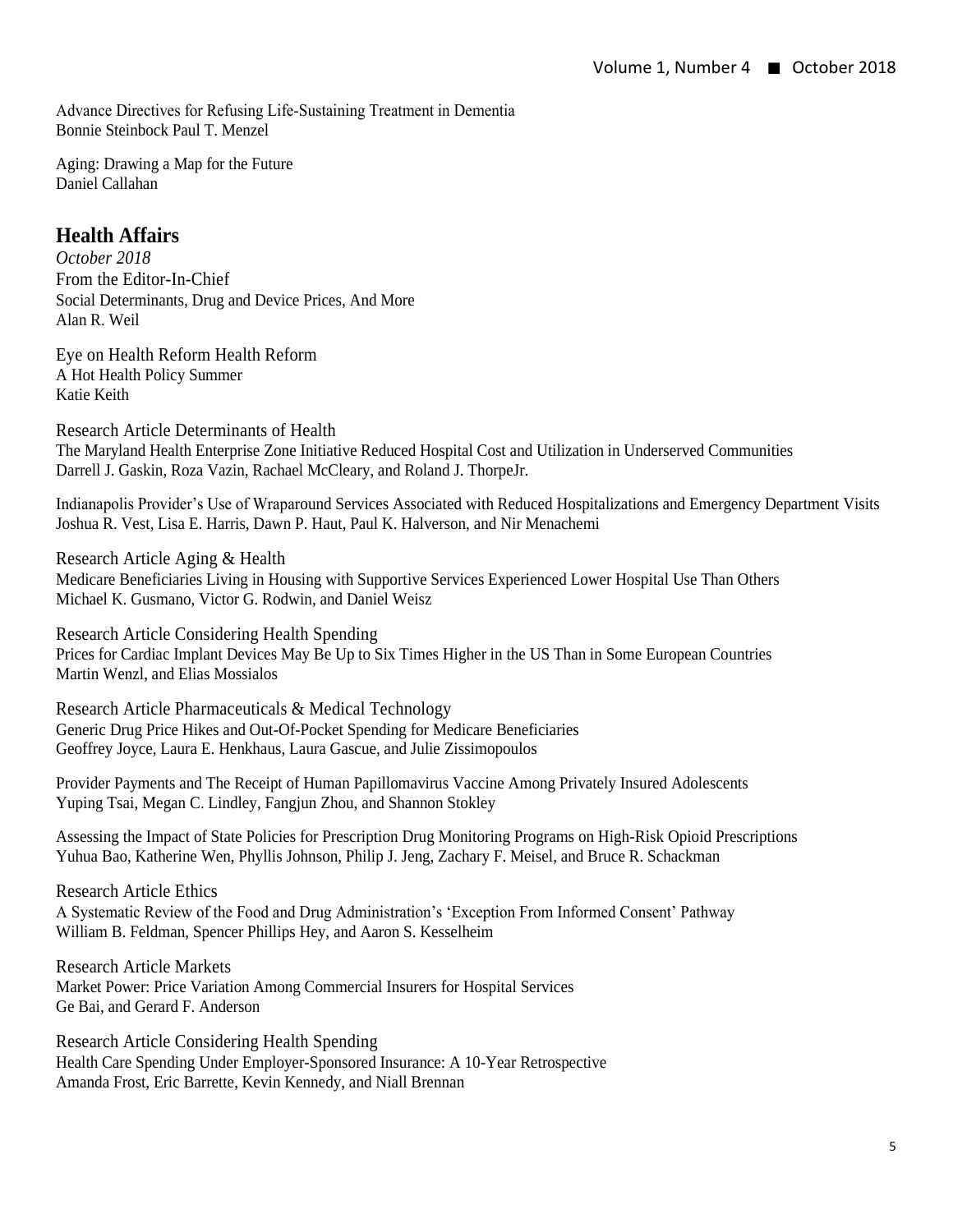Research Article Hospitals

The Effect of the Hospital Readmissions Reduction Program on Readmission and Observation Stay Rates for Heart Failure Jordan Albritton, Thomas W. Belnap, and Lucy A. Savitz

Research Article Nursing Homes Nursing Facilities Can Reduce Avoidable Hospitalizations Without Increasing Mortality Risk for Residents Zhanlian Feng, Melvin J. Ingber, Micah Segelman, Nan Tracy Zheng, Joyce M. Wang, Alison Vadnais, Nicole M. Coomer and Galina Khatutsky

Research Article Medicaid State Policies and Enrollees' Experiences in Medicaid: Evidence from a New National Survey Michael L. Barnett, Kathryn L. Clark, and Benjamin D. Sommers

Medicaid Expansion Improved Health Insurance Coverage for Immigrants, But Disparities Persist Jim P. Stimpson, and Fernando A. Wilson

Research Article Private Health Insurance Immigrants Pay More in Private Insurance Premiums Than They Receive in Benefits Leah Zallman, Steffie Woolhandler, Sharon Touw, David U. Himmelstein, and Karen E. Finnegan

Datawatch Affordable Care Act Difference in Uninsurance Rates Between Full- and Part-Time Workers Declined In 2014 Terceira A. Berdahl, and Asako S. Moriya

Despite Coverage Gains, One-Third of People in Small-Firm Low-Income Families Were Uninsured in 2014–15 Patricia S. Keenan, Paul D. Jacobs, and G. Edward Miller

Diminishing Insurance Choices in the Affordable Care Act Marketplaces: A County-Based Analysis Kevin Griffith, David K. Jones, and Benjamin D. Sommers

Research Article Health Equity

Racial and Ethnic Differences in the Attainment of Behavioral Health Quality Measures in Medicare Advantage Plans Joshua Breslau, Marc N. Elliott, Amelia M. Haviland, David J. Klein, Jacob W. Dembosky, John L. Adams, Sarah J. Gaillot, Marcela Horvitz-Lennon and Eric C. Schneider

Research Article End-Of-Life Care Changes in End-Of-Life Care in the Medicare Shared Savings Program Lauren G. Gilstrap, Haiden A. Huskamp, David G. Stevenson, Michael E. Chernew, David C. Grabowski, and J. Michael McWilliams

Narrative Matters Violence Locked Down After a School Shooting Tony S. Reed

Grantwatch Medicaid Foundation Funding to Research and Improve Medicaid

Book Review 'Monumental Failure' in Dental Care Bridget Verrette

Deception in Silicon Valley Rachel Dolan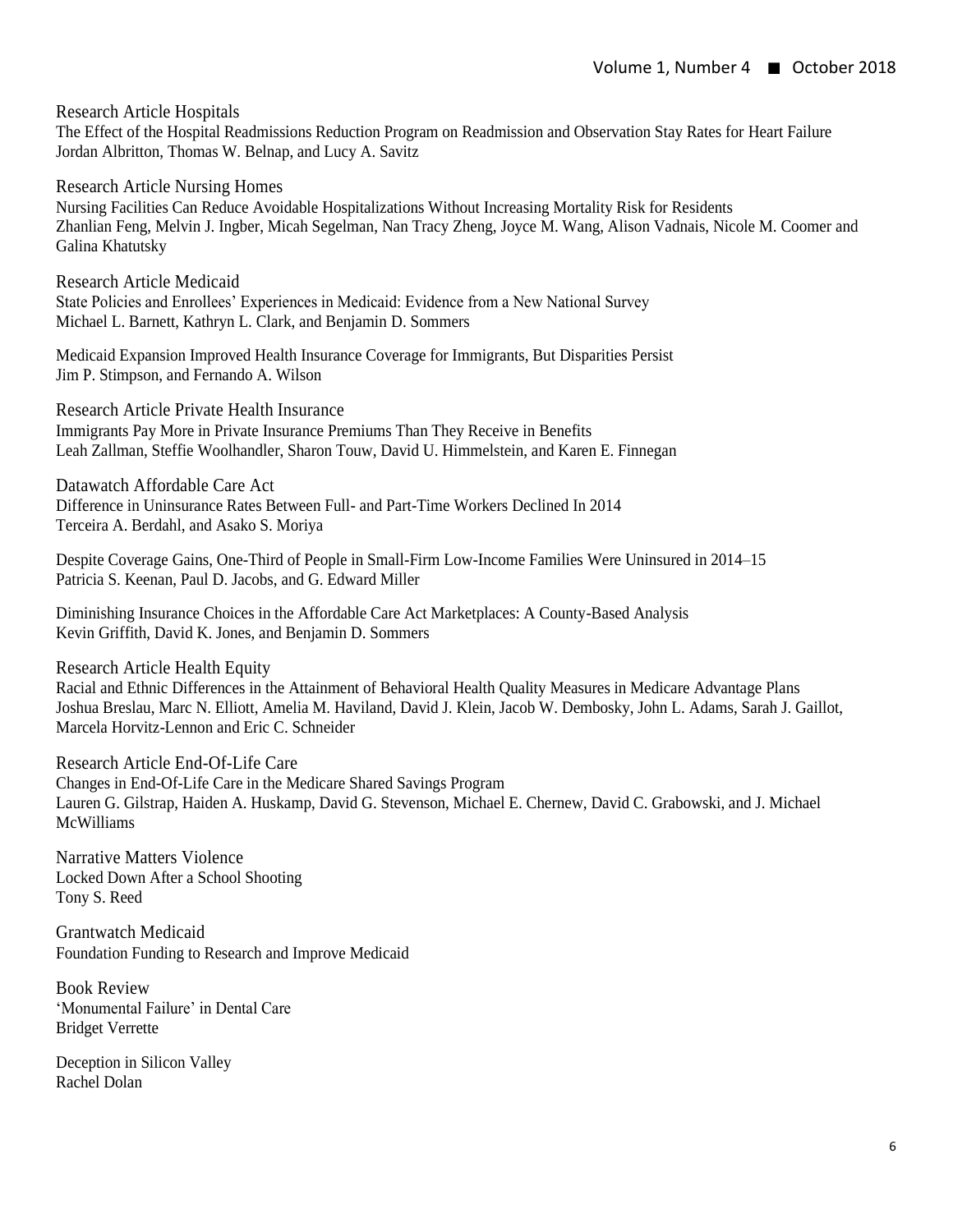**Letters** Premium Support for Medicare Social Determinants of Health as Public Goods Insurer Market Concentration

### **Journal of the American Medical Association**

*October 2, 2018* Viewpoint Addressing the Tuberculosis Epidemic21st Century Research for an Ancient Disease Anthony S. Fauci, MD Abstract Full Text

Crossing the Global Health Care Quality Chasm: A Key Component of Universal Health Coverage Donald Berwick, MD; Megan Snair, MPH; Sania Nishtar, PhD, FRCP

Scientific Discovery and the Future of Medicine - Aging, Cell Senescence, and Chronic Disease Emerging Therapeutic Strategies Tamara Tchkonia, PhD; James L. Kirkland, MD, PhD

Scientific Discovery and the Future of Medicine - Aging as a Biological Target for Prevention and Therapy Nir Barzilai, MD; Ana Maria Cuervo, MD, PhD; Steve Austad, PhD

Scientific Discovery and the Future of Medicine - From Lifespan to Healthspan S. Jay Olshansky, PhD

A Piece of My Mind Nurturing Medicine Zachary S. Sager, MD

**Editorial** Physical Therapy or Arthroscopic Surgery for Treatment of Meniscal Tears: Is Noninferiority Enough? Laith Jazrawi, MD; Heather T. Gold, PhD; Joseph D. Zuckerman, MD

Original Investigation Effect of Early Surgery vs Physical Therapy on Knee Function Among Patients with Nonobstructive Meniscal Tears: The ESCAPE Randomized Clinical Trial Victor A. van de Graaf, MD; Julia C. A. Noorduyn, MSc; Nienke W. Willigenburg, PhD; et al.

Association of Clinical and Social Factors with Excess Hypertension Risk in Black Compared with White US Adults George Howard, DrPH; Mary Cushman, MD, MSc; Claudia S. Moy, PhD; et al.

Association of Thyroid Hormone Therapy with Quality of Life and Thyroid-Related Symptoms in Patients with Subclinical HypothyroidismA Systematic Review and Meta-analysis Martin Feller, MD, MSc; Marieke Snel, MD, PhD; Elisavet Moutzouri, MD, PhD; et al.

Review Diagnosis and Management of Rheumatoid Arthritis: A Review Daniel Aletaha, MD; Josef S. Smolen, MD

JAMA Diagnostic Test Interpretation Diagnostic Testing for Elevated Cortisol in the Setting of an Adrenal Mass Naykky Singh Ospina, MD, MSc; William F. Young Jr, MD, MSc; Hans K. Ghayee, DO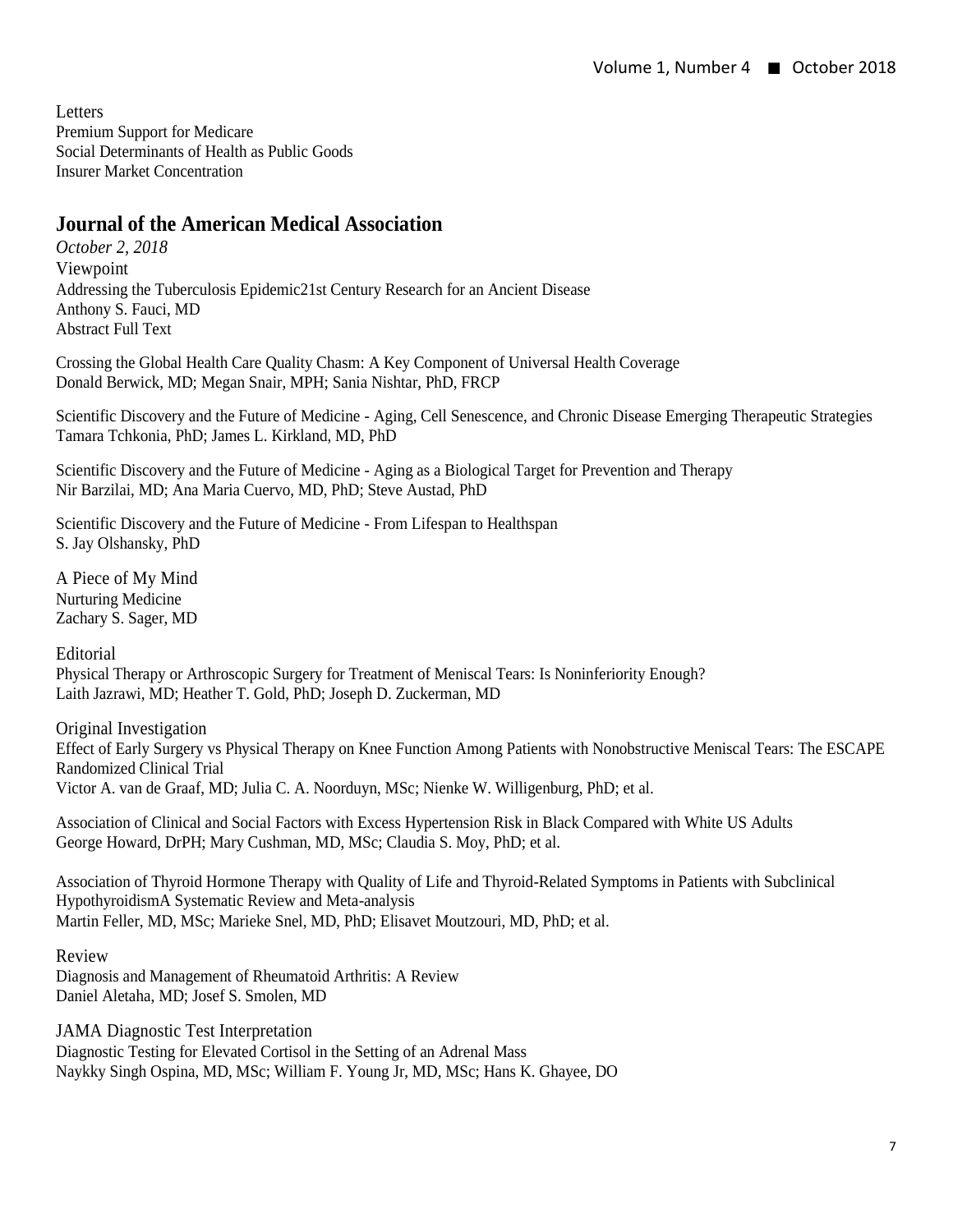From the Medical Letter on Drugs and Therapeutics Ciprofloxacin Otic Suspension (Otiprio) for Acute Otitis Externa

Research Letter Electronic Cigarette Sales in the United States, 2013-2017 Brian A. King, PhD, MPH; Doris G. Gammon, MS; Kristy L. Marynak, MPP; et al.

Presence of High-Intensity Sweeteners in Popular Cigarillos of Varying Flavor Profiles Hanno C. Erythropel, PhD; Grace Kong, PhD; Tamara M. deWinter, PhD; et al.

Medical News & Perspectives Cardiologist Trades Stem Cells for Cell-Based Meat Rebecca Voelker, MSJ

News from the Food and Drug Administration Rare Infection Linked With SGLT-2 Inhibitor Use Tretinoin in New Lotion Formula New Drug Treats Rare, Debilitating Neurotrophic Keratitis

The JAMA Forum Given Their Potential for Harm, It's Time to Focus on the Safety of Supplements Aaron E. Carroll, MD

Bench to Bedside Gut Microbes May Account for the Anti-Seizure Effects of the Ketogenic Diet Tracy Hampton, PhD

Comment & Response Glyburide vs Insulin for Gestational Diabetes Acupuncture for Women Undergoing In Vitro Fertilization Factors Associated with Variation in Outcomes in Bariatric Surgery Centers of Excellence

Poetry and Medicine Vitreous Jen Karetnick

JAMA Revisited The Book Forum

JAMA Patient Page Tinea Versicolor Andrew Hudson, BS; Ashley Sturgeon, MD; Alan Peiris, MD, PhD

*October 9, 2018*  Viewpoint Eliminating Poverty in the 21st Century: The Role of Health and Human Capital Jim Yong Kim, MD, PhD

Potential Benefits and Risks of High-Nicotine e-Cigarettes Robin Koval, MBA; Jeffrey Willett, PhD; Jodie Briggs, MA

Substantial Shifts in Supreme Court Health Law Jurisprudence Lawrence O. Gostin, JD; James G. Hodge Jr, JD, LLM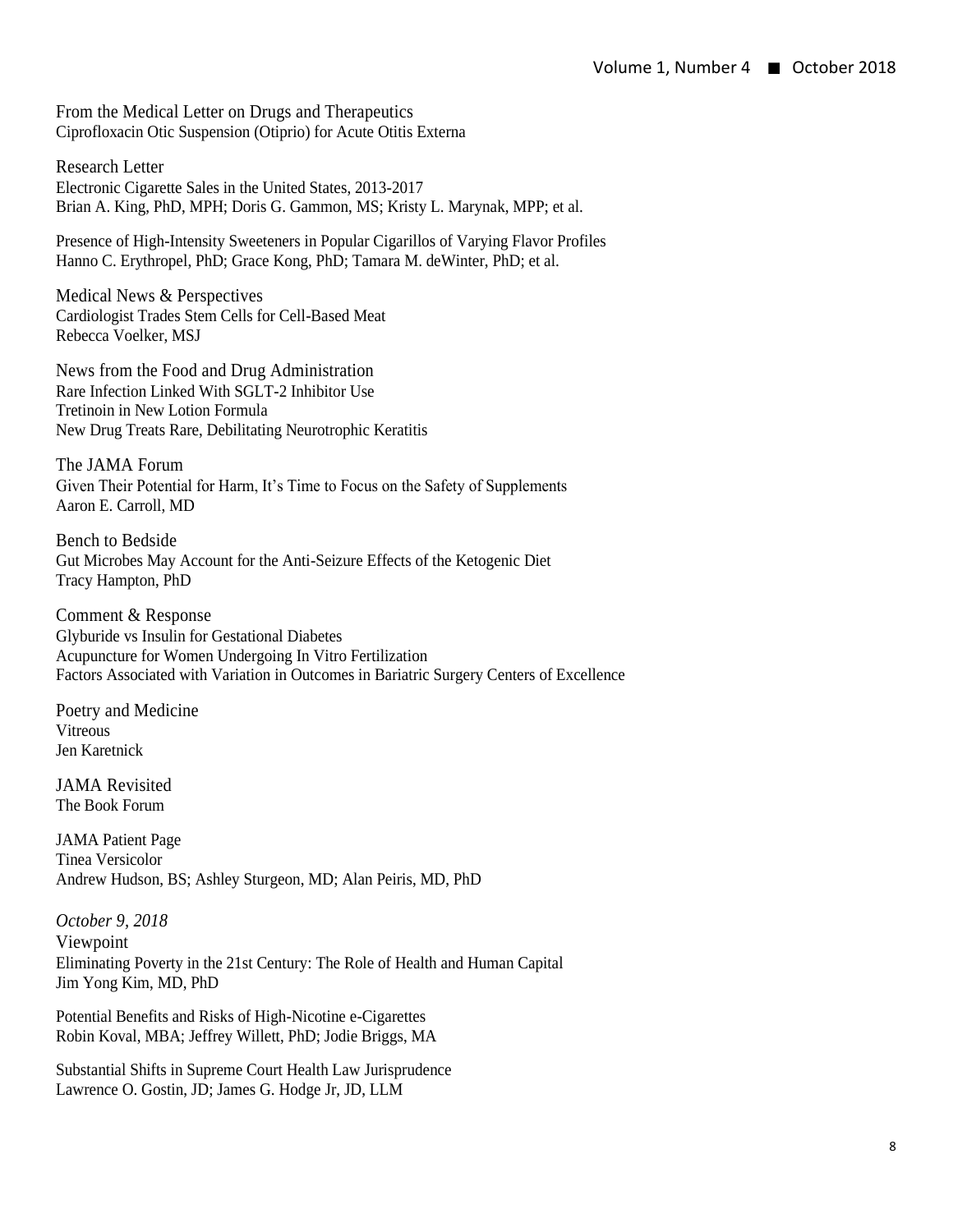Antibiotics for Sepsis—Finding the Equilibrium Michael Klompas, MD, MPH; Thierry Calandra, MD, PhD; Mervyn Singer, MD, FRCP

A Piece of My Mind The Giving Body Adam Philip Stern, MD

Editorial Politics and Health Care Donald M. Berwick, MD, MPP

Immediate vs Delayed Pushing During the Second Stage of Labor Jeffrey D. Sperling, MD, MS; Dana R. Gossett, MD, MSCI

The Evolving Epidemiology and Management of Spontaneous Pneumothorax Eric Savitsky, MD; Scott S. Oh, DO; Jay M. Lee, MD

Original Investigation Effect of Immediate vs Delayed Pushing on Rates of Spontaneous Vaginal Delivery Among Nulliparous Women Receiving Neuraxial AnalgesiaA Randomized Clinical Trial Alison G. Cahill, MD, MSCI; Sindhu K. Srinivas, MD, MSCE; Alan T. N. Tita, MD, PhD; et al.

Caring for the Critically Ill Patient - Effect of Targeted Polymyxin B Hemoperfusion on 28-Day Mortality in Patients with Septic Shock and Elevated Endotoxin LevelThe EUPHRATES Randomized Clinical Trial R. Phillip Dellinger, MD, MSc; Sean M. Bagshaw, MD, MSc; Massimo Antonelli, MD; et al.

Association Between Third-Trimester Tdap Immunization and Neonatal Pertussis Antibody Concentration C. Mary Healy, MD; Marcia A. Rench, BSN; Laurie S. Swaim, MD; et al.

Trends in the Incidence and Recurrence of Inpatient-Treated Spontaneous Pneumothorax, 1968-2016 Rob J. Hallifax, PhD; Raph Goldacre, MSc; Martin J. Landray, PhD; et al.

JAMA Insights Clinical Update Management of Chronic Wounds—2018 Ruth Ellen Jones, MD; Deshka S. Foster, MD, MA; Michael T. Longaker, MD, MBA

JAMA Clinical Evidence Synopsis Bisphosphonates for Patients Diagnosed with Multiple Myeloma Rahul Mhaskar, PhD; Benjamin Djulbegovic, MD, PhD

JAMA Diagnostic Test Interpretation Coagulation Test Interpretation in a Patient Taking Direct Oral Anticoagulant Therapy Michelle Sholzberg, MDCM, MSc; Yan Xu, MD

Research Letter Campaign Contributions from Political Action Committees to Members of Congressional Committees Responding to the Opioid Crisis Matthew S. McCoy, PhD; Genevieve P. Kanter, PhD

Use of Death Counts from Vital Statistics to Calculate Excess Deaths in Puerto Rico Following Hurricane Maria Alexis R. Santos-Lozada, PhD; Jeffrey T. Howard, PhD

Medical News & Perspectives Unproven but Profitable: The Boom in US Stem Cell Clinics Rita Rubin, MA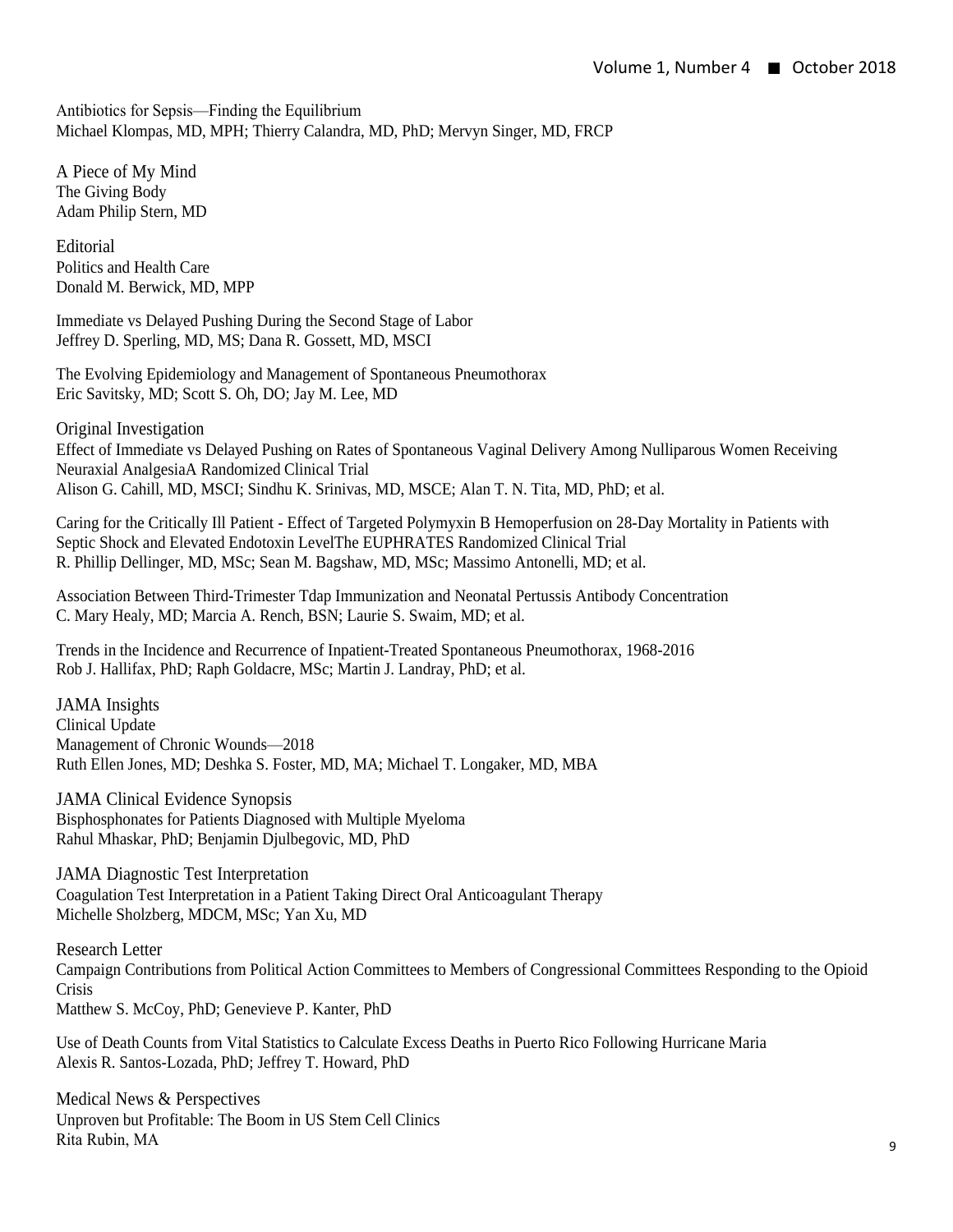The JAMA Forum The Surprising Resiliency of the Affordable Care Act Gail Wilensky, PhD

News from the Centers for Disease Control and Prevention More Youth Vaccinated for HPV Breastfeeding Report Card

Biotech Innovations Researchers Test New Techniques to Rule Out and Predict Heart Attacks Jennifer Abbasi

In-home Robots Improve Social Skills in Children with Autism Jennifer Abbasi

Comment & Response Meta-analysis of LDL-C Lowering and Mortality Biological, Legal, and Moral Definitions of Brain Death Using Big Data to Determine Reference Values for Laboratory Tests

The Arts and Medicine In Memoriam—Honoring the Victims of Opioid Addiction Christopher C. Muth, MD

Poetry and Medicine Return Joan Michelson

JAMA Revisited Adequate Supply of Physicians Makes Lower Educational Standards Unnecessary

JAMA Patient Page Choledocholithiasis Ioana Baiu, MD, MPH; Mary T. Hawn, MD, MPH

*October 16, 2018*  Viewpoint Historical Aspects of Race and Medicine: The Case of J. Marion Sims Keith Wailoo, PhD

Race, Ancestry, and Reporting in Medical Journals Richard S. Cooper, MD; Girish N. Nadkarni, MD, MPH; Gbenga Ogedegbe, MD, MS, MPH

Examining How Race, Ethnicity, and Ancestry Data Are Used in Biomedical Research Vence L. Bonham, JD; Eric D. Green, MD, PhD; Eliseo J. Pérez-Stable, MD

Inclusion Across the Lifespan: NIH Policy for Clinical Research Marie A. Bernard, MD; Janine A. Clayton, MD; Michael S. Lauer, MD

A Piece of My Mind Normal Shawn L. Ralston, MD, MS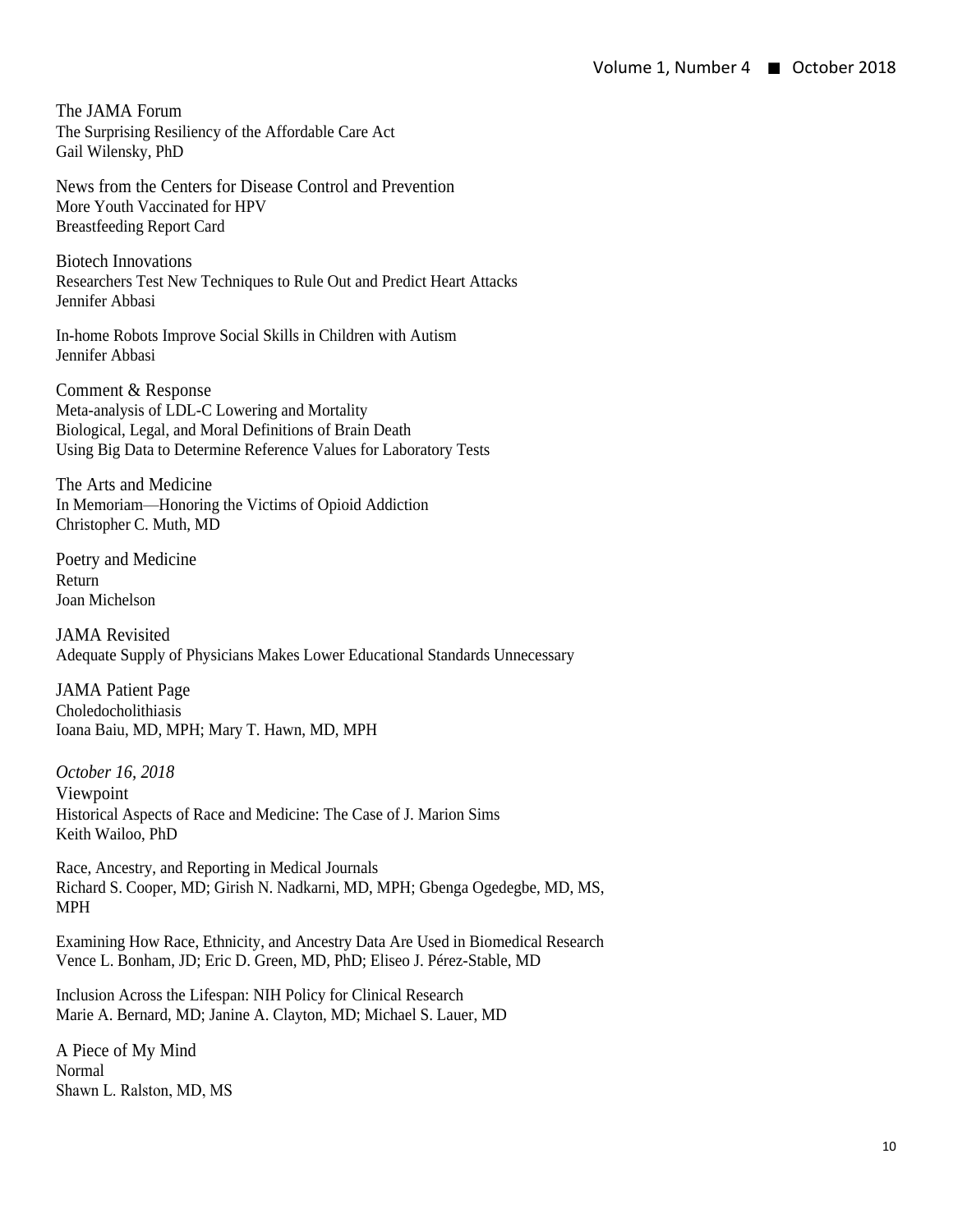Editorial Race, Ancestry, and Medical Research Phil B. Fontanarosa, MD, MBA; Howard Bauchner, MD

Failure of Low-Dose Theophylline to Prevent Exacerbations in Patients With COPD Gerard J. Criner, MD; Bartolome R. Celli, MD

Setting Appropriate Expectations After Bariatric Surgery: Evaluating Weight Regain and Clinical Outcomes Amir A. Ghaferi, MD, MS; Oliver A. Varban, MD

Preventing Macrovascular Events with Bariatric Surgery Adam C. Sheka, MD; Keith M. Wirth, MD; Sayeed Ikramuddin, MD, MHA

Original Investigation

Effect of Theophylline as Adjunct to Inhaled Corticosteroids on Exacerbations in Patients with COPDA Randomized Clinical Trial Graham Devereux, PhD; Seonaidh Cotton, PhD; Shona Fielding, PhD; et al.

Comparison of the Performance of Common Measures of Weight Regain After Bariatric Surgery for Association with Clinical **Outcomes** Wendy C. King, PhD; Amanda S. Hinerman, MPH; Steven H. Belle, PhD; et al.

Association Between Bariatric Surgery and Macrovascular Disease Outcomes in Patients with Type 2 Diabetes and Severe

Obesity David P. Fisher, MD; Eric Johnson, MS; Sebastien Haneuse, PhD; et al.

Review

Venous Thromboembolism: Advances in Diagnosis and Treatment Tobias Tritschler, MD; Noémie Kraaijpoel, MD; Grégoire Le Gal, MD, PhD, MSc; et al.

From the Medical Letter on Drugs and Therapeutics Comparison Table: Some Oral Anticoagulants for VTE

Research Letter Use of Radiography in Patients Diagnosed as Having Acute Bronchiolitis in US Emergency Departments, 2007-2015 Brett Burstein, MDCM, PhD, MPH; Amy C. Plint, MD, MSc; Jesse Papenburg, MDCM, MSc

Availability of Corn Masa Flour and Tortillas Fortified with Folic Acid in Atlanta After National Regulations Allowing Voluntary Fortification Ben Redpath, BS, BA; Vijaya Kancherla, PhD; Godfrey P. Oakley Jr, MD, MSPM

Medical News & Perspectives Vulnerability to Pandemic Flu Could Be Greater Today Than a Century Ago Rebecca Voelker, MSJ

News from the Food and Drug Administration Device Approved to Seal Coronary Artery Perforations New Hairy Cell Leukemia Therapy Stepped Up e-Cigarette Enforcement

The JAMA Forum Extending the User Fee Approach to Pharmaceuticals David M. Cutler, PhD

Global Health Air Pollution Linked with Cognitive Harm in China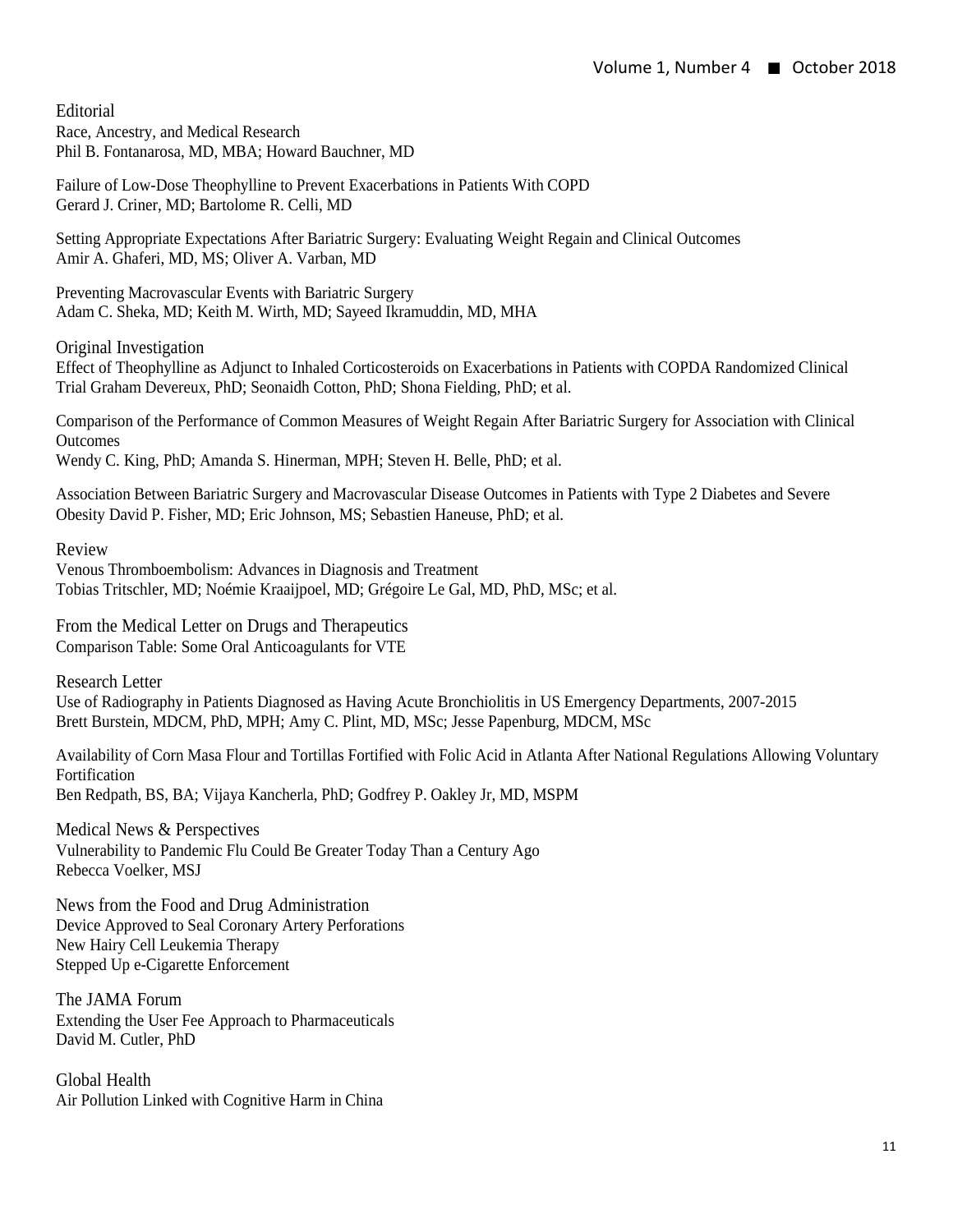Dengue Cases Decline After Release of Modified Mosquitoes Living Near Forests May Improve Child Nutrition in Developing Countries

Comment & Response Left Atrial Appendage Occlusion and Surgical Ablation for Atrial Fibrillation During Cardiac Surgery Use of a Bougie for Intubation in an Emergency Department Risk Adjustment Methods in Quality Measurement

The Arts and Medicine Teaching Physicians Not to Be Afraid of Poetry Rafael Campo, MA, MD; Mark Doty

Poetry and Medicine The Vonnegut Letter

JAMA Revisited Relationship of Focal Infections to Certain Dermatoses: Further Observations: M. L. Ravitch, M.D. and S. A. Steinberg, M.D., Louisville, KY.

JAMA Patient Page Gallstones and Biliary Colic Ioana Baiu, MD, MPH; Mary T. Hawn, MD, MPH

*October 23/30, 2018*  Viewpoint Implications of Zero Suicide for Suicide Prevention Research Dominic A. Sisti, PhD; Steven Joffe, MD, MPH

Aligning Patient and Physician Incentives Amol S. Navathe, MD, PhD; Ezekiel J. Emanuel, MD, PhD; Kevin G. Volpp, MD, PhD

The Need to Integrate Climate Science into Public Health Preparedness for Hurricanes and Tropical Cyclones James M. Shultz, MS, PhD; James P. Kossin, PhD; Sandro Galea, MD, DrPH

Matching for Fellowship Interviews Marc L. Melcher, MD, PhD; Itai Ashlagi, PhD; Irene Wapnir, MD

Hearing Care Access? Focus on Clinical Services, Not Devices Nicholas S. Reed, AuD; Frank R. Lin, MD, PhD; Amber Willink, PhD

A Piece of My Mind Taking a Dive Jane A. Bailey, MD

Editorial Challenges and Opportunities for Studying Routine Screening for Abuse Karin V. Rhodes, MD, MS; Melissa E. Dichter, PhD, MSW; Kristofer L. Smith, MD, MPP

Notice of Retraction: Wansink B, Cheney MM. Super Bowls: Serving Bowl Size and Food Consumption. JAMA. 2005;293(14):1727-1728. Howard Bauchner, MD

Original Investigation Effects of Myo-inositol on Type 1 Retinopathy of Prematurity Among Preterm Infants <28 Weeks' Gestational Age: A Randomized Clinical Trial Dale L. Phelps, MD; Kristi L. Watterberg, MD; Tracy L. Nolen, DrPH; et al.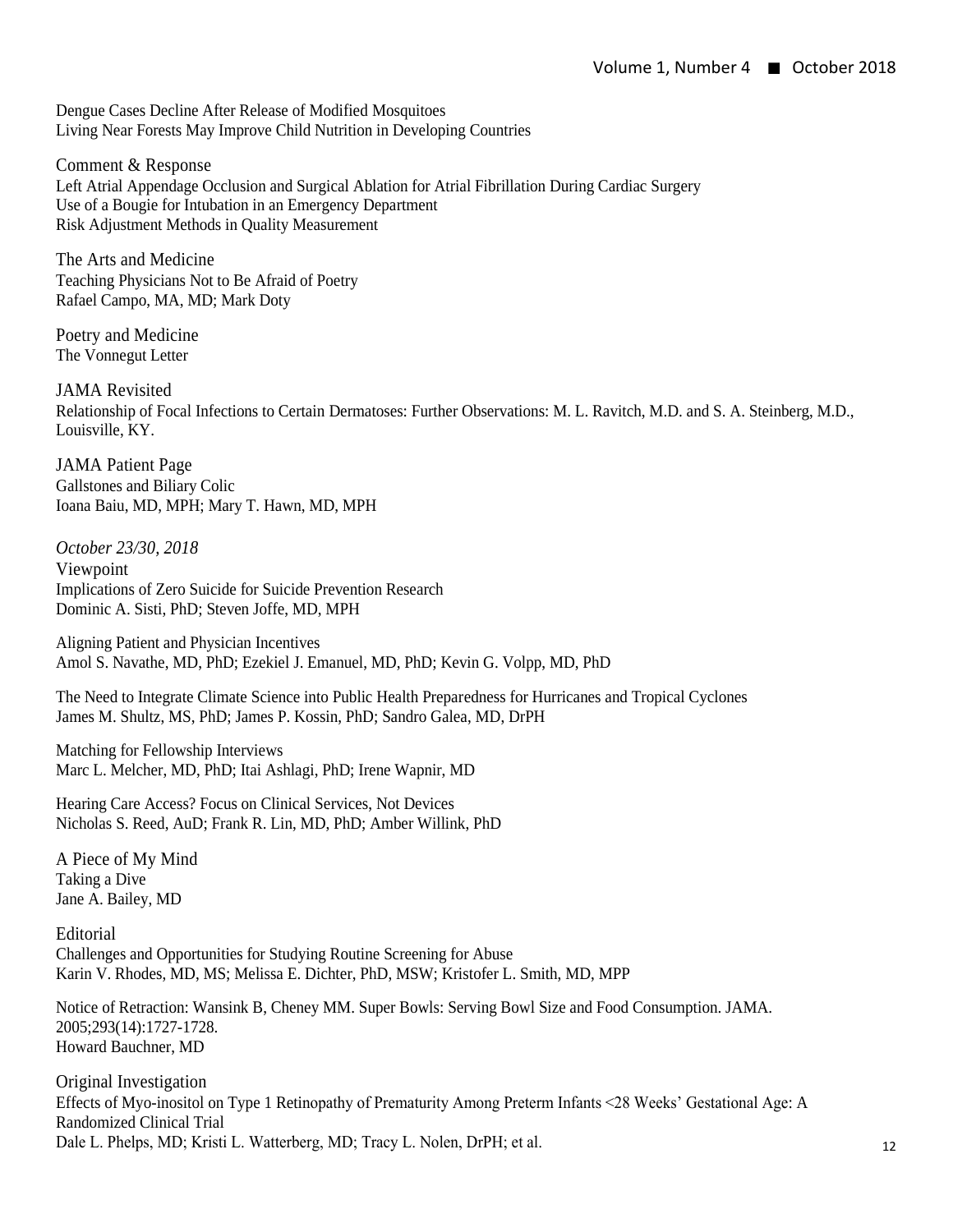Long-term Rate of Mesh Sling Removal Following Midurethral Mesh Sling Insertion Among Women with Stress Urinary Incontinence Ipek Gurol-Urganci, PhD; Rebecca S. Geary, PhD; Jil B. Mamza, PhD; et al.

Preliminary Communication Association of Genetic Variants with Warfarin-Associated Bleeding Among Patients of African Descent Tanima De, PhD; Cristina Alarcon, PhD; Wenndy Hernandez, PhD; et al.

US Preventive Services Task Force Screening for Intimate Partner Violence, Elder Abuse, and Abuse of Vulnerable Adults: US Preventive Services Task Force Final Recommendation Statement US Preventive Services Task Force

Screening for Intimate Partner Violence, Elder Abuse, and Abuse of Vulnerable Adults: Evidence Report and Systematic Review for the US Preventive Services Task Force Cynthia Feltner, MD, MPH; Ina Wallace, PhD; Nancy Berkman, PhD; et al.

JAMA Insights Clinical Update Immune Checkpoint Inhibitor Toxicity in 2018 Douglas B. Johnson, MD; Sunandana Chandra, MD; Jeffrey A. Sosman, MD

Research Letter Medical Crowdfunding for Scientifically Unsupported or Potentially Dangerous Treatments Ford Vox, MD; Kelly McBride Folkers, MA; Angela Turi; et al.

Characterization of Licensees During the First Year of Missouri's Assistant Physician Licensure Program Grant S. Hoekzema, MD; James J. Stevermer, MD, MSPH

Medical News & Perspectives Companies Tout Psychiatric Pharmacogenomic Testing, But Is It Ready for a Store Near You? Jennifer Abbasi

News from the Centers for Disease Control and Prevention Chronic Pain Prevalence Obesity Rates Increasing

Clinical Trials Update Fish Oil in Pregnancy Stimulates Growth in Children THC for Chronic Pain Repetitive TMS for Treating Depression in Veterans No Cardiovascular Protection from Omega-3 Fatty Acids Benefits May Persist After Antihypertensive and Statin Treatment

Health Agencies Update Smartphones Can Recruit Pregnant Women for Research Rate of Severe Childbirth Complications Has Increased Addressing Youth Substance Use

Comment & Response Vitamin D Supplementation in Young Infants and Recurrent Wheezing Negative Pressure Wound Therapy for Open Fractures Defining Value-Based Pricing of Drugs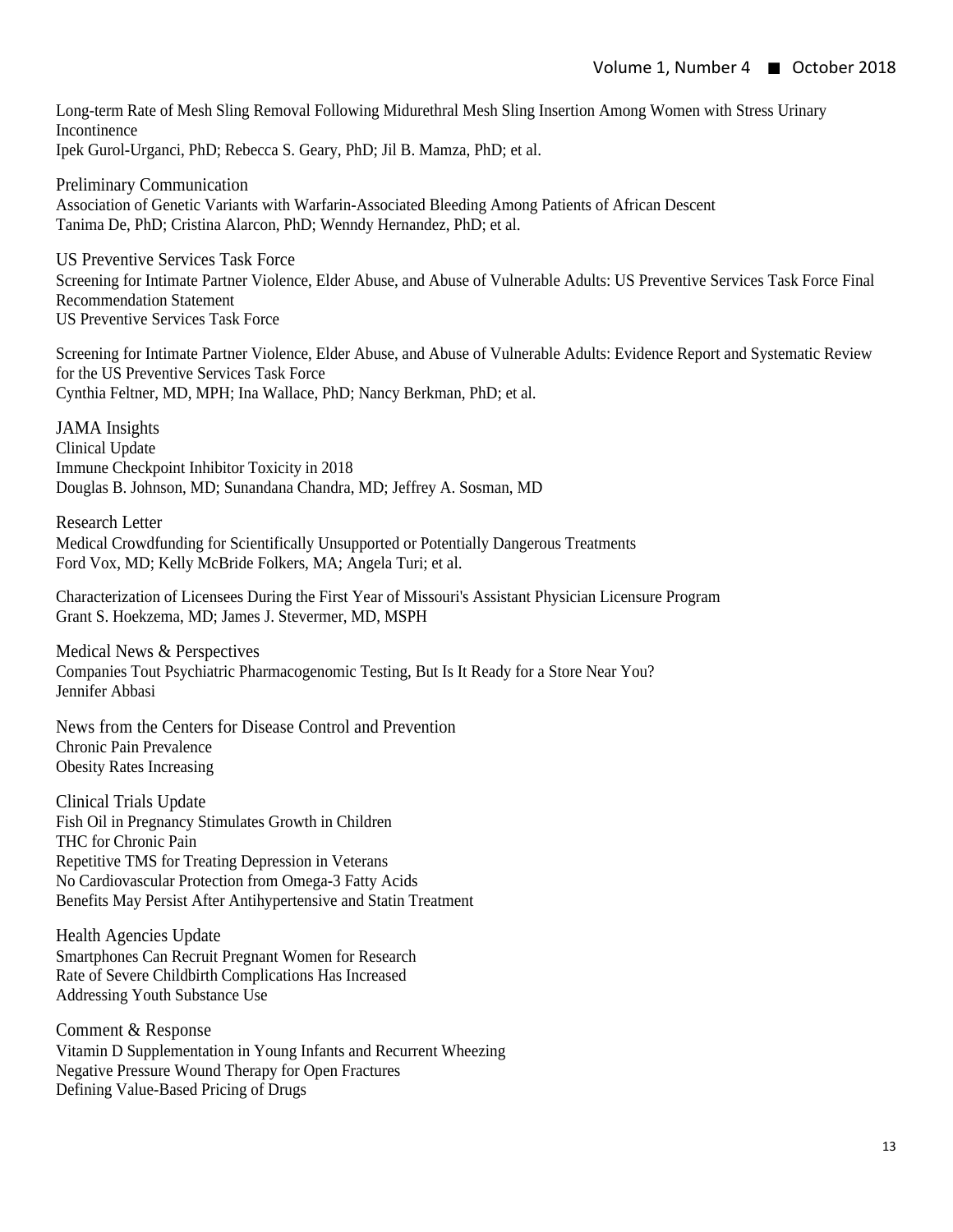The Arts and Medicine Medicine and Frankenstein—An Artistic Commemoration of the Novel's Bicentennial Nick Love, PhD; Audrey Shafer, MD

Poetry and Medicine The Ship of Theseus David Dongkyung Kim, MD

JAMA Revisited The Congenial Calories of the Candy Shop

JAMA Patient Page Screening for Intimate Partner Violence, Elder Abuse, and Abuse of Vulnerable Adults Jill Jin, MD, MPH

## **Journal of Clinical Ethics**

*Fall 2018* How We May Become Detached from Our Patients and What We Can Do If This Happens Edmund G. Howe

At the Bedside How We May Become Detached from Our Patients and What We Can Do If This Happens Edmund G. Howe

Features

Deathbed Confession: When a Dying Patient Confesses to Murder: Clinical, Ethical, and Legal Implications Laura Tincknell, Anne O'Callaghan, Joanna Manning, and Phillipa Malpas

Ethical Challenges in Acute Evaluation of Suspected Psychogenic Stroke Mimics Alexandra J. Sequeira, Michael G. Fara, and Ariane Lewis

Positive HIV Test Results from Deceased Organ Donors: Should We Disclose to Next of Kin? Anne L. Dalle Ave and David M. Shaw

Posthumous HIV Disclosure and Relational Rupture Laura K. Guidry-Grimes and D. Micah Hester

Plain Anabaptists and Healthcare Ethics James Benedict

Refusal of Vaccination: A Test to Balance Societal and Individual Interests Kavita Shah Arora, Jane Morris, and Allan J. Jacobs

Nursing Ethics Huddles to Decrease Moral Distress among Nurses in the Intensive Care Unit Marianne C. Chiafery, Patrick Hopkins, Sally A. Norton, and Margie Hodges Shaw

"I Would Do It All Over Again": Cherishing Time and the Absence of Regret in Continuing a Pregnancy after a Life-Limiting Diagnosis Charlotte Wool, Rana Limbo, and Erin M. Denney-Koelsch

**Perspectives** The Mission of Safety Net Hospitals: Charity or Equity? Thea James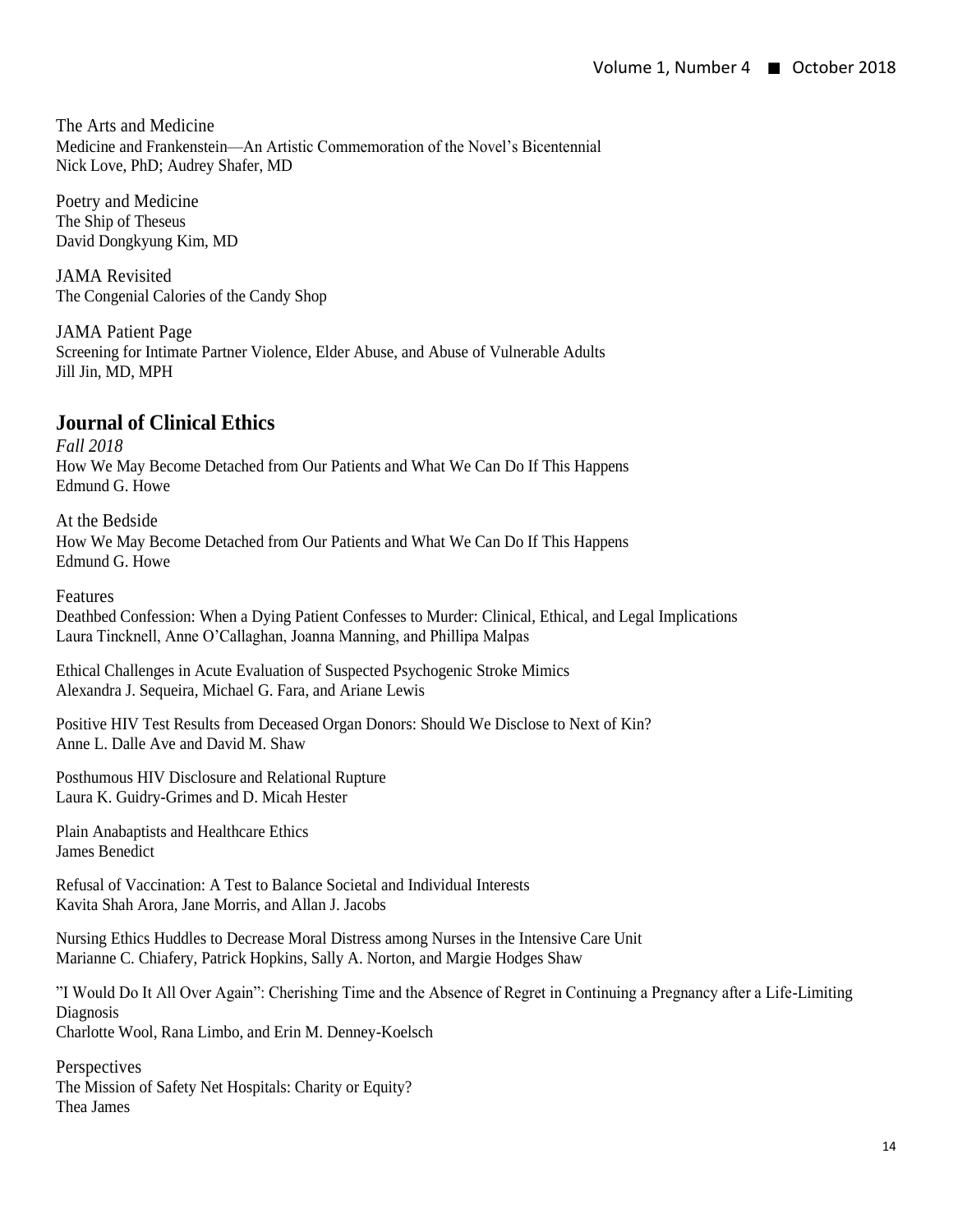Scribes, Electronic Health Records, and the Expectation of Confidentiality Paul M. Wangenheim

# **Kennedy Institute of Ethics Journal**

*September 2018* Sex Categorization in Medical Contexts: A Cautionary Tale Lauren Freeman and Saray Ayala López

Too Close to the Knives: Children's Rights, Parental Authority, and Best Interests in the Context of Elective Pediatric Surgeries Maggie Taylor

An Argument Against Drug Testing Welfare Recipients Mary Jean Walker and James Franklin

Bioethics and the Hypothesis of Extended Health Nicolae Morar and Joshua August Skorburg

# **L'Osservatore Romano**

*October 5, 2018* Listen with humility, speak with courage: The Pope opens the Synod on young people calling for dialogue and discernment

Three minutes of silence Giovanni Maria Vian

Join young people in facing the present: concelebration of Mass for the opening of the Synod

Listen with humility, speak with courage: Holy Father's opening address to the Synod Assembly

A journey of dialogue: Pope Francis speaks to journalists on return flight from Tallinn to Rome

Pope Francis' Visit to the Baltic Countries Development is measured by the desire to engender life: Francis' first address in Latvia

If the music of the Gospel ceases to sound: Ecumenical meeting in Riga's Lutheran Cathedral

Roots of a people: The Pontiff to the Catholic community

Welcoming one another without discrimination: The Pope's homily during the Eucharistic celebration at the Marian Shrine of Aglona

Belonging and integration: Upon his arrival in Estonia the Pontiff meets authorities and members of civil society

In the land of Mary Giovanni Maria Vian

Love is not dead: In Tallinn the Pope speaks of the indignation of young people over the sex and economic scandals in the Church

Missionary Faith: Encounter with beneficiaries of the Estonian Church's charitable works

A small flock with a big heart: The Pope's homily during Mass in Tallinn at the conclusion of his visit

To protect the Church against the devil: In October the Holy Father invites daily recitation of the Rosary

Prayer and solidarity for Indonesia: At the Angelus prayer for tsunami victims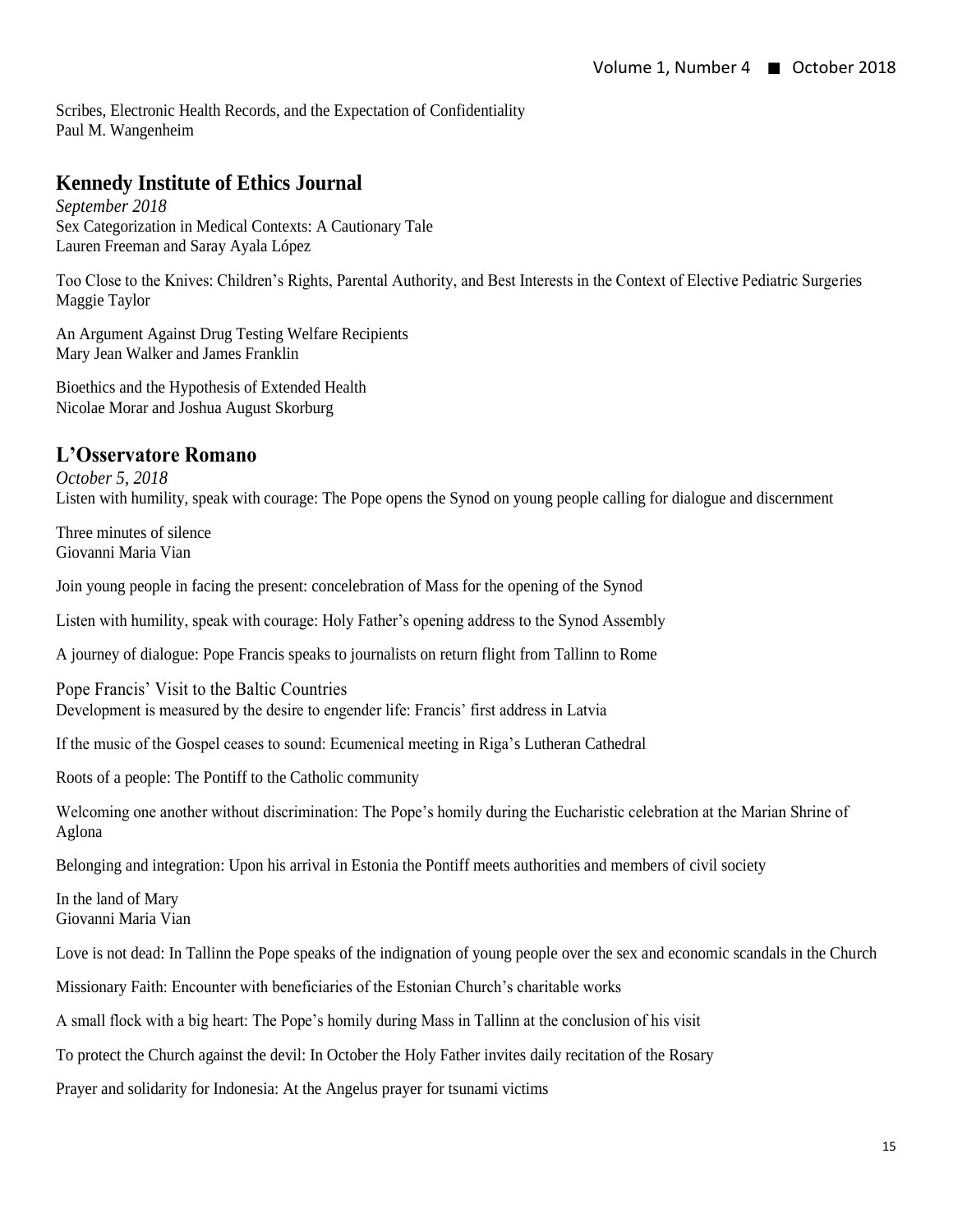*October 12, 2018*

One cannot end a human life to solve a problem: At the General Audience the Pope warns against abortion

Holy Father to concelebration Canonization Mass: Seven new Saints

Concerning the recent accusations against the Holy See: Open letter from Prefect of the Congregation for Bishops Marc Ouellet

To ward off the devil who seeks to divide the Church: Holy Father renews his invitation to recite the Rosary

The Crucifix inspires love: John Henry Newman's reflections on God's humanity Hermann Geissler

Welcome and integration for migrants: In response to the spread of new forms of xenophobia, racism and populism

Synod 2018 Persecuted Christians and migrants: Third General Congregation

With language for the digital age: Fourth General Congregation

Face to Face: Francis meets with young people

Reports from the 'circuli minores': Fifth General Congregation

Honour and responsibility: Testimony from young people

Young people are priceless: An encounter with the Pope and Synod Fathers

*October 19, 2018*

Lack of political will to end hunger: Holy Father's Message for World Food Day

Sign of docility to the Spirit: Pontiff's Letter to Cardinal Wuerl

Audience with President of the Republic of Poland

Saints canonized by the Holy Father

A constellation of Saints Giovanni Maria Vian

The courageous choice: Homily during the Canonization Mass in Saint Peter's Square

India rejoices: Processes for Beatification of two Carmelite priests

Synod 2018 Instil trust: Seventh General Congregation

Finally the voice of women: Discourse of Cardinal Reinhard Marx

God knows your weaknesses: Video message to youth of Madagascar

Prayer for the Church: Holy Father's intention for the month of October

Closeness to persecuted Christians: Tenth General Congregation

Even contempt and indifference kill: The Holy Father on the Fifth Commandment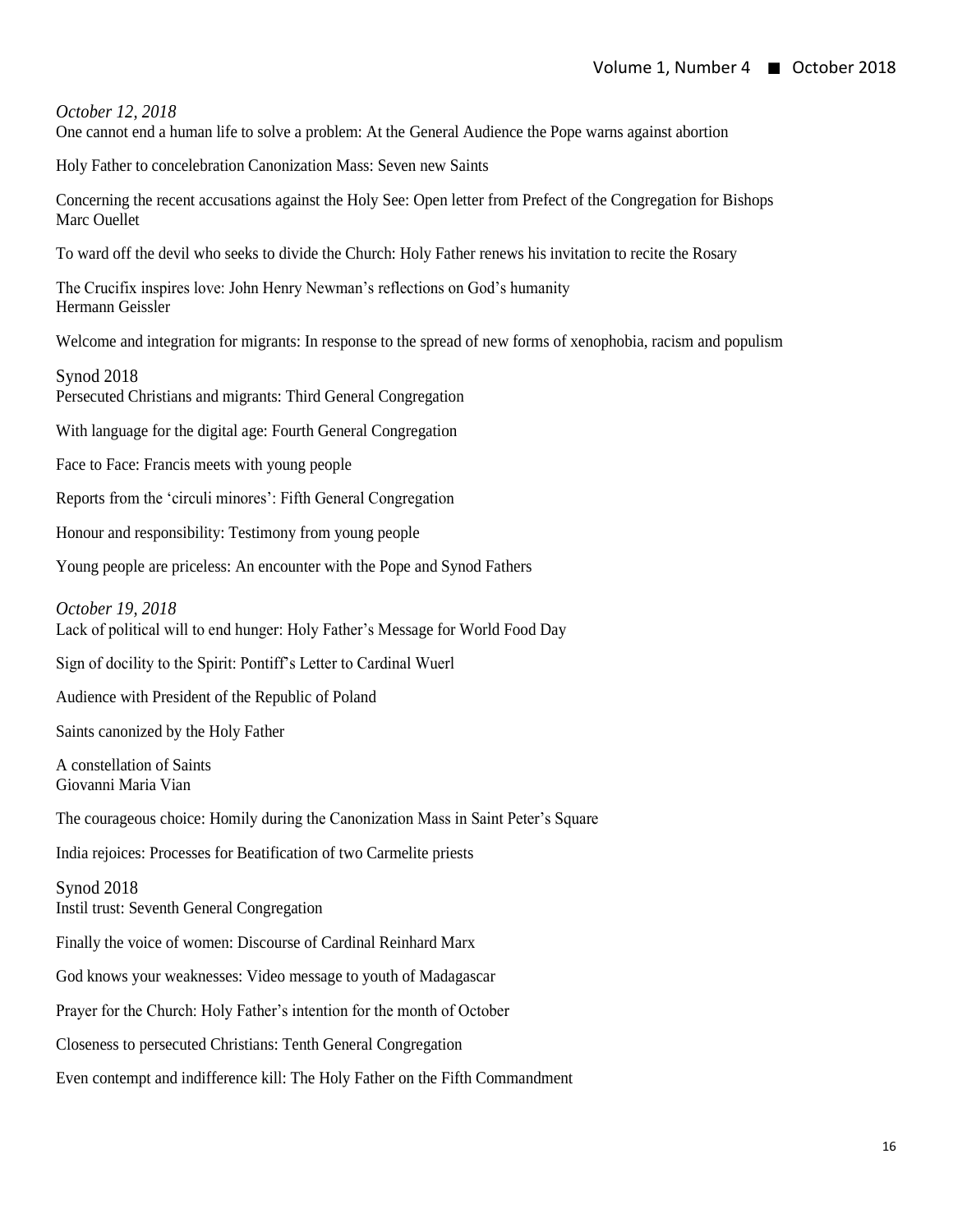## **New England Journal of Medicine**

*October 4, 2018* Perspective Being PrEPared — Preexposure Prophylaxis and HIV Disparities R.H. Goldstein, C.G. Streed, Jr., and S.R. Cahill

Dialysis-Facility Joint-Venture Ownership — Hidden Conflicts of Interest J.S. Berns, A. Glickman, and M.S. McCoy Physician as Double Agent — Conflicting Duties Arising from Employer-Sponsored Wellness Programs M. Lamkin

The Name of the Dog T. Safder

Original Articles Acceleration of BMI in Early Childhood and Risk of Sustained Obesity M. Geserick and Others

Phase 2 Trial of Selective Tyrosine Kinase 2 Inhibition in Psoriasis K. Papp and Others

A Candida auris Outbreak and Its Control in an Intensive Care Setting D.W. Eyre and Others

Rivaroxaban in Patients with Heart Failure, Sinus Rhythm, and Coronary Disease F. Zannad and Others

Clinical Practice Acne Vulgaris A.L. Zaenglein

Review Article Frontiers in Medicine: Next-Generation Sequencing to Diagnose Suspected Genetic Disorders D.R. Adams and C.M. Eng

Images in Clinical Medicine Brittle Nails and Hair Loss in Hypothyroidism T. Taguchi

Woltman's Sign of Hypothyroidism Y. Iwasaki and K. Fukaya

Clinical Problem-Solving A Tricky Diagnosis A. Singh, B. Frazee, D.A. Talan, V. Ng, and B. Perez

Editorials Determinants of Risk for Childhood Obesity M. Freemark

Commander HF — A Trial and an Answer M.A. Pfeffer and J.-C. Tardif

Correspondence Fatal Encephalitis Associated with Borna Disease Virus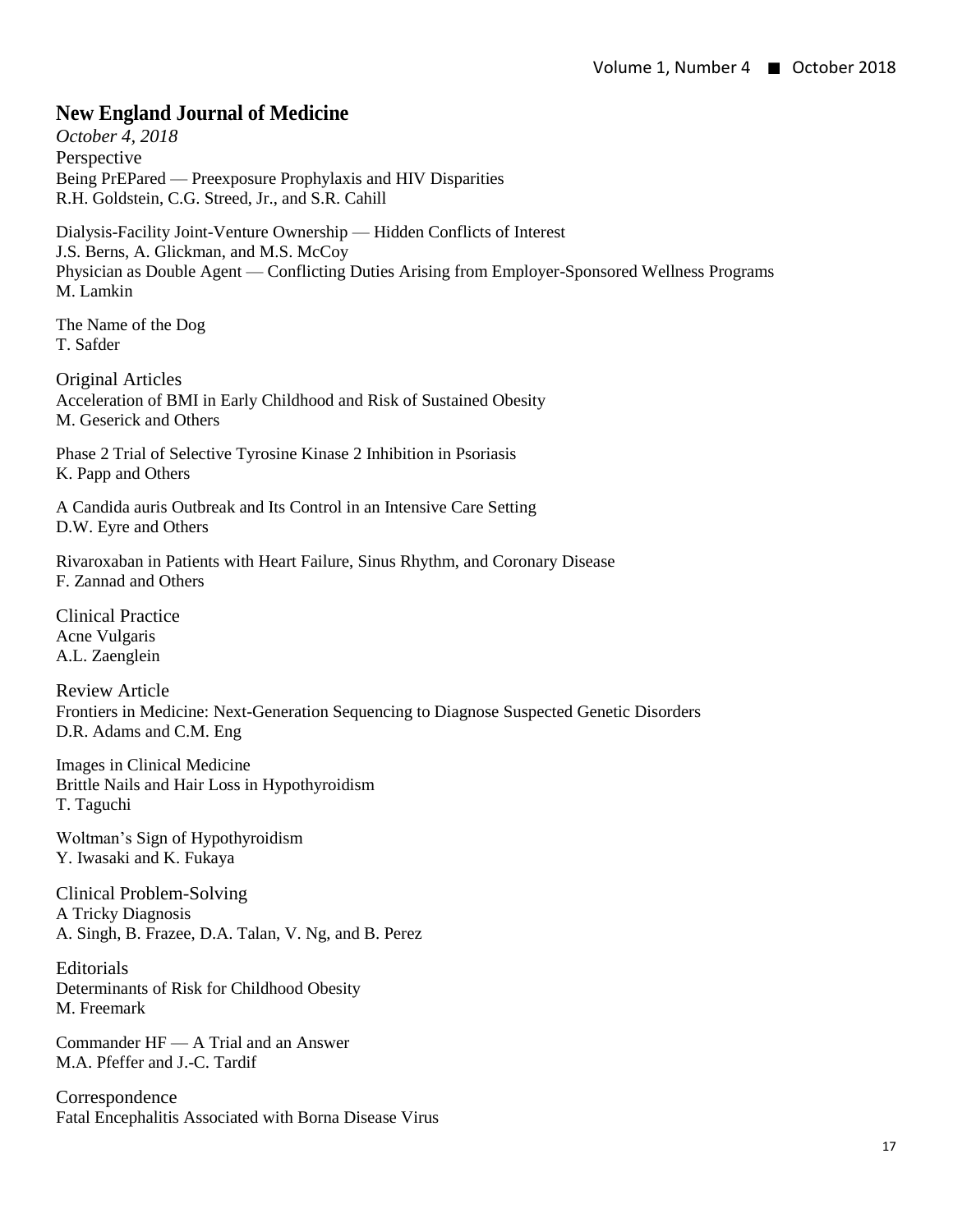Fatal Encephalitic Borna Disease Virus 1 in Solid-Organ Transplant Recipients Enzalutamide in Castration-Resistant Prostate Cancer Azithromycin and Childhood Mortality in Africa Cabozantinib in Hepatocellular Carcinoma Breast Cancer in Men A Shocking Turn of Events Primary Prevention of Cardiovascular Disease with a Mediterranean Diet Supplemented with Extra-Virgin Olive Oil or **Nuts** 

*October 11, 2018* Perspective The Next Phase of Human Gene-Therapy Oversight F.S. Collins and S. Gottlieb

National Coverage Analysis of CAR-T Therapies — Policy, Evidence, and Payment P.B. Bach

"Precision" Public Health — Between Novelty and Hype M. Chowkwanyun, R. Bayer, and S. Galea

Seat at the Table L. Caulley

Original Articles Prediction of Susceptibility to First-Line Tuberculosis Drugs by DNA Sequencing The CRyPTIC Consortium and the 100,000 Genomes Project

Classification and Personalized Prognosis in Myeloproliferative Neoplasms J. Grinfeld and Others

Timing of Renal-Replacement Therapy in Patients with Acute Kidney Injury and Sepsis S.D. Barbar and Others

Brief Report: Allogeneic BK Virus–Specific T Cells for Progressive Multifocal Leukoencephalopathy M. Muftuoglu and Others

Review Article Classification, Ontology, and Precision Medicine M.A. Haendel, C.G. Chute, and P.N. Robinson

Images in Clinical Medicine Bilateral Vestibular Schwannomas in Neurofibromatosis Type 2 A. Meola and S.D. Chang

Radial Fracture Due to Parathyroid Carcinoma T. Suzuki and Y. Tomiie

Case Records of the Massachusetts General Hospital Case 31-2018: A 37-Year-Old Man with a Self-Inflicted Gunshot Wound C.A. Sacks, S. Kamalian, P.T. Masiakos, G.A. Alba, and E.D. Patalas

Editorial The Coming of Age of Drug-Susceptibility Testing for Tuberculosis H. Cox and V. Mizrahi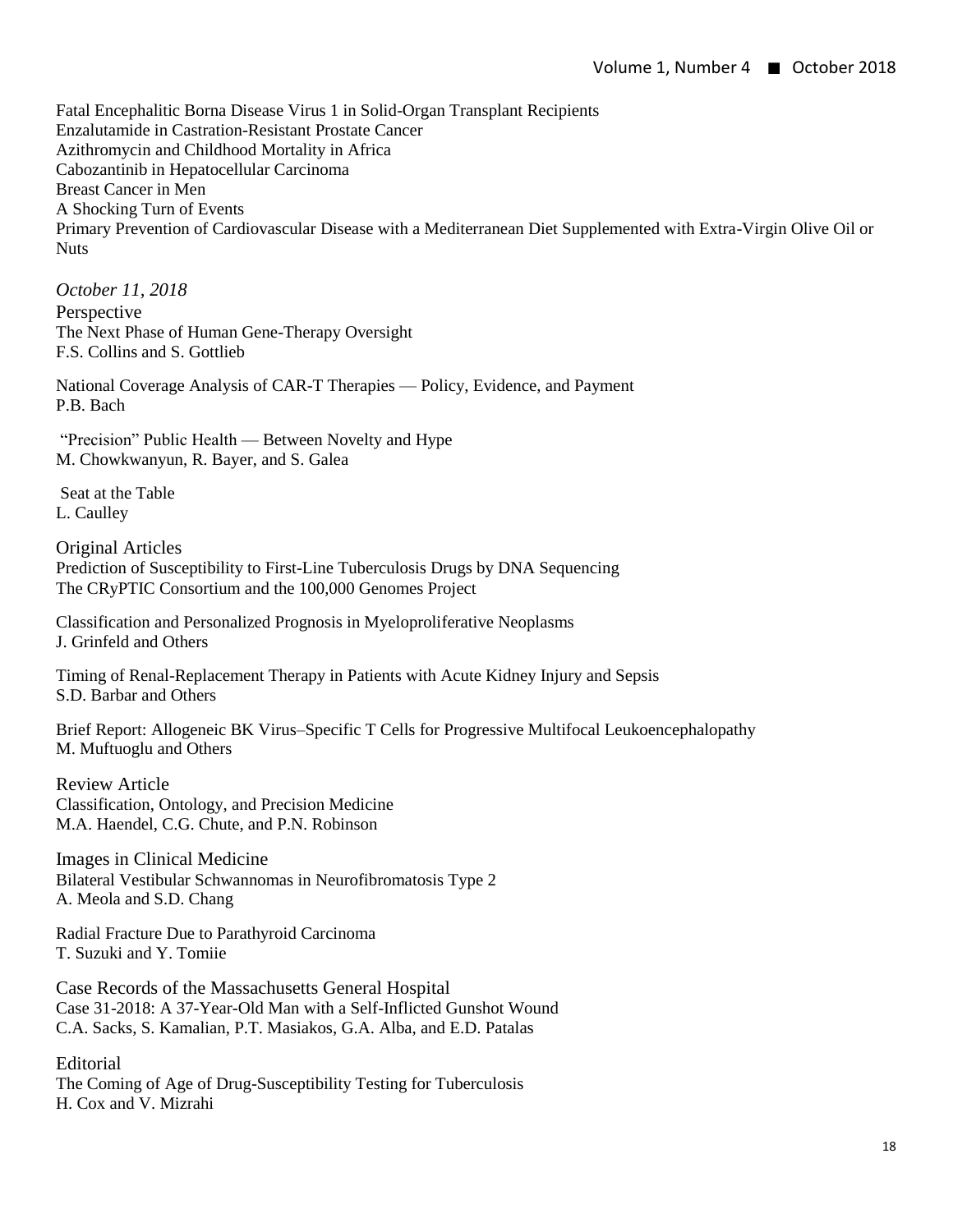Clinical Implications Of Basic Research Neuroblastoma and Histone Demethylation S.G. DuBois and J.R. Park

Correspondence Real-Time Patient–Provider Video Telemedicine Integrated with Clinical Care Venetoclax in a Patient with a Blastic Plasmacytoid Dendritic-Cell Neoplasm Safety Trials of Long-Acting β2-Agonists Endovenous Ablation in Venous Ulceration Subclinical Hyperthyroidism Informed Consent and the Role of the Treating Physician

*October 18, 2018*  Perspective The Supreme Court's Crisis Pregnancy Center Case — Implications for Health Law W.E. Parmet, M.L. Berman, and J.A. Smith

Abortion "Reversal" — Legislating without Evidence D. Grossman and K. White

Extensively Drug-Resistant Typhoid — Are Conjugate Vaccines Arriving Just in Time? J.R. Andrews, F.N. Qamar, R.C. Charles, and E.T. Ryan

"Transparency" as Mask? The EPA's Proposed Rule on Scientific Data J. Schwartz

Original Articles Effect of Aspirin on Disability-free Survival in the Healthy Elderly J.J. McNeil and Others

Effect of Aspirin on Cardiovascular Events and Bleeding in the Healthy Elderly J.J. McNeil and Others

Effect of Aspirin on All-Cause Mortality in the Healthy Elderly J.J. McNeil and Others

Effects of Aspirin for Primary Prevention in Persons with Diabetes Mellitus The ASCEND Study Collaborative Group

Effects of n−3 Fatty Acid Supplements in Diabetes Mellitus The ASCEND Study Collaborative Group

Review Article Brain Change in Addiction as Learning, Not Disease M. Lewis

Images in Clinical Medicine Nail Changes during Chemotherapy M.F. Alzahrani and M.I. AlJasser

Atrial Myxoma M.U. Ali and J. Finkel

Case Records of the Massachusetts General Hospital Case 32-2018: A 36-Year-Old Pregnant Woman with Newly Diagnosed Adenocarcinoma J.E. Murphy, K. Shampain, L.E. Riley, J.W. Clark, and K.M. Basnet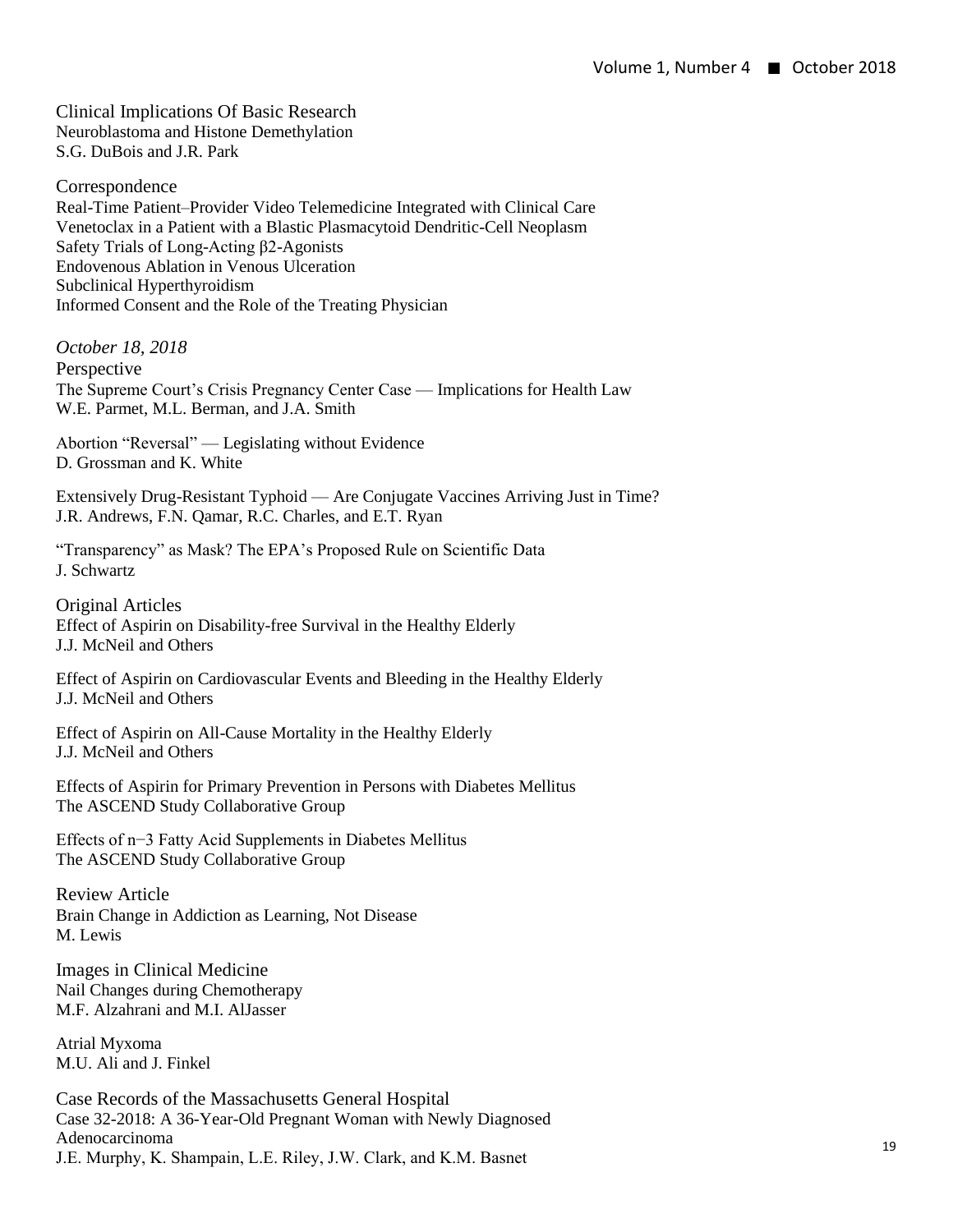Editorial Should Aspirin Be Used for Primary Prevention in the Post-Statin Era? P.M. Ridker

Clinical Decisions Medical Marijuana for Chronic Pain L. Caulley, B. Caplan, and E. Ross

Correspondence PD-1 Blockade–Induced Pruritus Treated with a Mu-Opioid Receptor Antagonist Five-Year Risk of Stroke after TIA or Minor Ischemic Stroke Platelet Counts during Pregnancy Cardiovascular Safety of Febuxostat Ultrasound-Guided Cannulation of the Subclavian Vein — An Update

*October 25, 2018*  Perspective Ending Sexual Harassment in Academic Medicine V.J. Dzau and P.A. Johnson

Time's Up for Medicine? Only Time Will Tell E.K. Choo, J. van Dis, and D. Kass

Payment and Delivery-System Reform — The Next Phase H. Pham and P.B. Ginsburg

Learning Empathy from My '97 Camry C.N. Cuneo

Original Articles VX-659–Tezacaftor–Ivacaftor in Patients with Cystic Fibrosis and One or Two Phe508del Alleles J.C. Davies and Others

VX-445–Tezacaftor–Ivacaftor in Patients with Cystic Fibrosis and One or Two Phe508del Alleles D. Keating and Others

Phase 2b Controlled Trial of M72/AS01E Vaccine to Prevent Tuberculosis O. Van Der Meeren and Others

Clinical Practice **Diverticulitis** T.M. Young-Fadok

Review Article Aplastic Anemia N.S. Young

Images in Clinical Medicine Syphilitic Alopecia A.S. Moshiri and A. Moxam

Spinal Brucellosis C. Cho and M. Goto